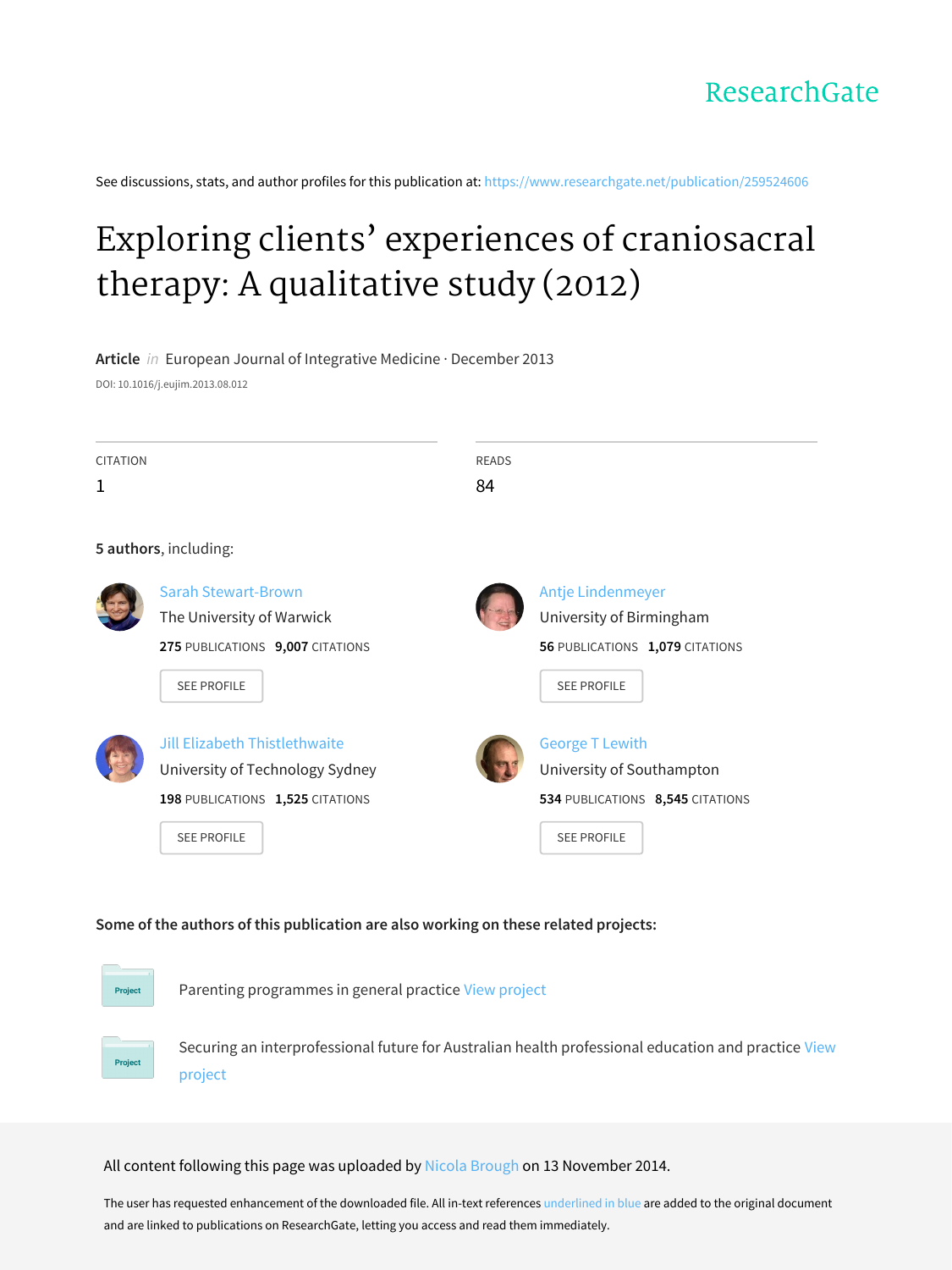**FI SEVIER** 

Available online at [www.sciencedirect.com](http://www.sciencedirect.com/science/journal/18763820)



European Journal of **INTEGRATIVE MEDICINE** 

European Journal of Integrative Medicine xxx (2014) [xxx.e1–xxx.e12](dx.doi.org/10.1016/j.eujim.2014.10.003)

www.elsevier.com/eujim

### Perspectives on the effects and mechanisms of craniosacral therapy: A qualitative study of users' views

Review article

Nicola Brough<sup>a,\*</sup>, Antje Lindenmeyer<sup>a,1</sup>, Jill Thistlethwaite<sup>b</sup>, George Lewith<sup>c</sup>, Sarah Stewart-Brown <sup>a</sup>

<sup>a</sup> *Division of Health Sciences, Warwick Medical School, University of Warwick, Coventry CV4 7AL, UK*

<sup>b</sup> *UTS, Sydney, NSW 2007, AUS*

<sup>c</sup> University of Southampton, Complementary and Integrated Medicine Research Unit, Primary Medical Care, Aldermoor Health Centre,

*Aldermoor Close, Southampton SO16 5ST, UK*

Received 23 February 2014; received in revised form 6 October 2014; accepted 7 October 2014

#### **Abstract**

*Introduction:* Craniosacral Therapy (CST) is a 'body based' complementary or alternative medical practice which aims to support natural healing mechanisms. There is limited evidence regarding its effectiveness or mechanisms of action.

*Methods:* Qualitative study based on constant comparative methods informed by grounded theory. Semi-structured interviews explored 29 participants' experiences with CST. Inductive thematic analysis resulted in themes, concepts and illustrative quotes.

*Results:* Participants consulted for pain relief, emotional and psychological issues and help with rehabilitation. All but four participants reported improvement in at least two of the three dimensions of holistic wellbeing: body, mind and spirit, others in one. Experiences during CST included altered perceptual states and other specific sensations and emotions. The importance of the therapeutic relationship was emphasized. Theory emerging from this study regarding CST and the ways in which healing can be enabled holistically suggests that the establishment of a trusting therapeutic relationship enables CST to take clients into altered perceptual states; these in turn facilitate a new level of awareness regarding the interrelatedness of body, mind and spirit, together with an enhanced capacity to care for self and manage health problems.

*Conclusion:* All participants in this study observed positive changes in their health status and most attributed these to CST; these changes were frequently accompanied by new levels of health awareness which enhanced participants' capacity to self-care. Interviewees were self-selected users of CST and the data are therefore subject to certain methodological biases.

© 2014 Elsevier GmbH. All rights reserved.

*Keywords:* Craniosacral therapy; Self-care; Holistic wellbeing; Qualitative; Grounded theory

### **Introduction**

Craniosacral therapy (CST) is one of many complementary and alternative approaches to health care (CAMs). The cranial

*E-mail addresses:* [N.Brough@warwick.ac.uk](mailto:N.Brough@warwick.ac.uk)

concept was developed from clinical experiences within the field of osteopathy by Dr Andrew Taylor Still (1828–1917), a practising physician, and subsequently one of his students William Garner Sutherland an American osteopath [\[1\].](#page-11-0) It is therefore based on careful observation and exploration of the body from the perspective of osteopathic practitioners. Dr John Upledger, also an osteopath, coined the term craniosacral therapy during the 1970s to differentiate the concepts and techniques of CST from pre-existing systems of cranial manipulation  $[2]^2$  $[2]^2$ . In the

[http://dx.doi.org/10.1016/j.eujim.2014.10.003](dx.doi.org/10.1016/j.eujim.2014.10.003)

1876-3820/© 2014 Elsevier GmbH. All rights reserved.

Corresponding author at: 98 Clayton Lane, Clayton, Newcastle-under-Lyme, ST5 3DR, Staffordshire, UK. Tel.: +44 07960 946853/01782 613967.

<sup>(</sup>N. Brough), [A.Lindenmeyer@bham.ac.uk](mailto:A.Lindenmeyer@bham.ac.uk) (A. Lindenmeyer),

[jill.thistlethwaite@uts.edu.au](mailto:jill.thistlethwaite@uts.edu.au) (J. Thistlethwaite), [gl3@soton.ac.uk](mailto:gl3@soton.ac.uk) (G. Lewith), [sarah.stewart-brown@warwick.ac.uk](mailto:sarah.stewart-brown@warwick.ac.uk) (S. Stewart-Brown).

<sup>&</sup>lt;sup>1</sup> Primary Care Clinical Sciences, School of Health and Population Sciences, University of Birmingham, Edgbaston, Birmingham B15 2TT, UK.

<sup>2</sup> The difference between a CST practitioner and a cranial osteopath in the UK lies within the education. Since 2000, anyone who calls themselves an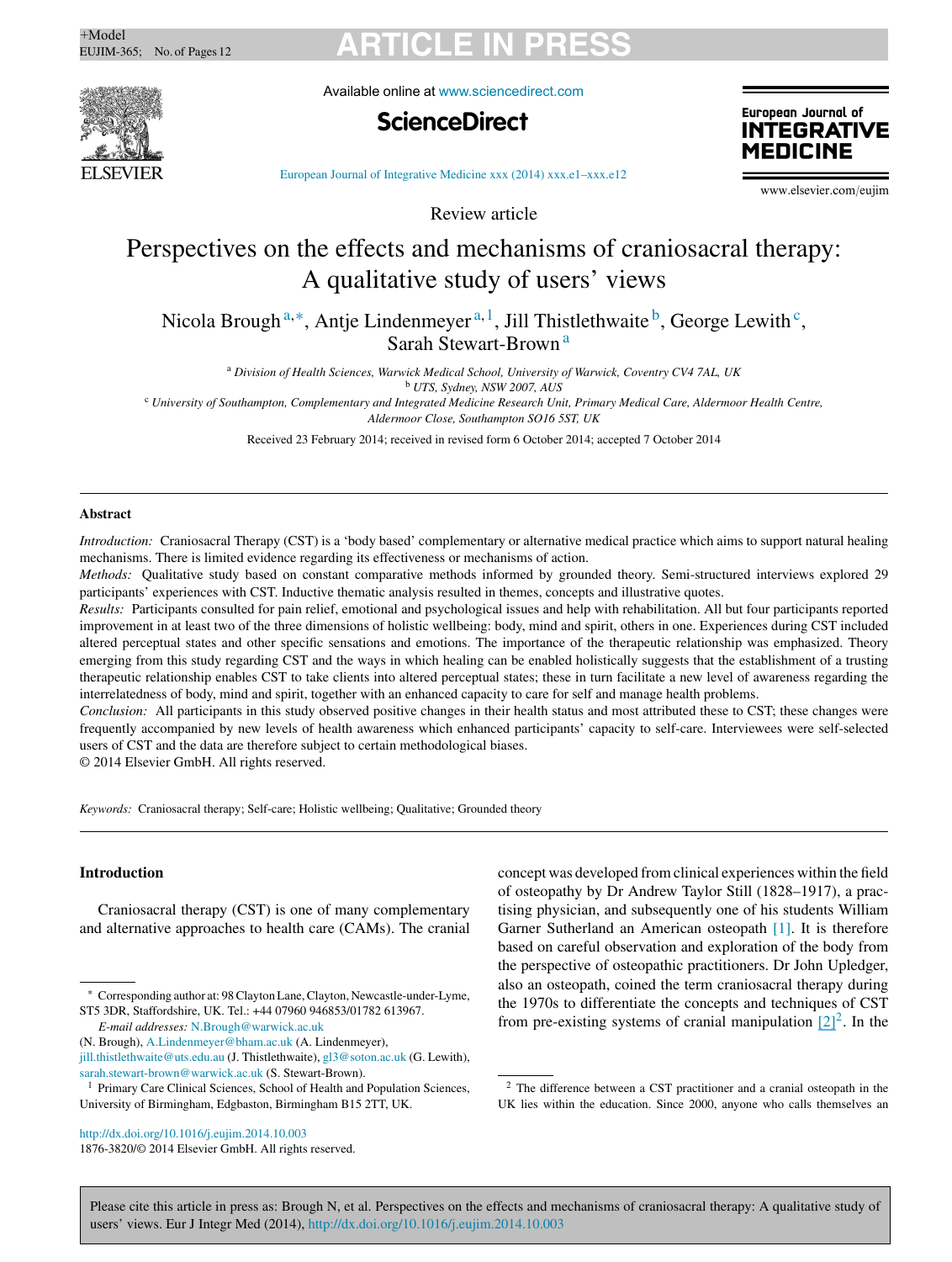#### xxx.e2 *N. Brough et al. / European Journal of Integrative Medicine xxx (2014) xxx.e1–xxx.e12*

CST paradigm, the craniosacral system includes the skull, face, mouth and the spine down to the sacrum and coccyx; it is seen to sit at the core of body physiology encasing the brain, spinal cord, the central nervous system, the cranial bones, including the membranes and the connective tissue related to these membranes; these components are allseen to be in relationship to each other and the body as a whole [\[3\].](#page-11-0) Upledger proposed that trauma (physical and/and or emotional) influences the craniosacral system and that this may directly affect any or all aspects of central nervous system performance and thus performance of a wide range of bodily systems [\[3\].](#page-11-0)

Practitioners of CST are trained to feel congestion or restriction in the motion of the cerebral spinal fluids which move through the craniosacral system. Using their hands they aim to amplify the abnormal pattern, allowing the body to better sense this and return to healthier functioning. In Upledger's words: "*In CST, the practitioner is taught to be a therapeutic facilitator, not deciding what must be done, rather following the lead of the body. CST practitioners are taught that the patient's or client's body has within it the wisdom to solve its own problems. Primarily, all that is asked of the CST practitioner is a supportive presence that offers assistance in the form of light touch, energy and intention"* [\[2\]](#page-11-0)*[\(p.:6\).](https://www.researchgate.net/publication/244877593_Response_to_Craniosacral_iatrogenesis?el=1_x_8&enrichId=rgreq-b1ff20bbe4bdbd958d6c6984d63966f0-XXX&enrichSource=Y292ZXJQYWdlOzI1OTUyNDYwNjtBUzoxNjMwNDY1OTI4ODQ3MzdAMTQxNTg4NDc0NTY0Mg==)*

Users are fully clothed and usually lie on a treatment table. The practitioner makes light contact on the body. The head and the sacrum are the two main contact points allowing the practitioner to make direct contact with the craniosacral system and sense the movement of cerebral spinal fluid. Sessions take between 40 min to 1 h. CST is one of a number of body-based CAM therapies in which treatment is hands on and conversation kept to a minimum.

There is a growing expectation that evidence based medicine should be applied to CAMs. According to Sackett et al. [\[44\]](https://www.researchgate.net/publication/14644450_Evidence_based_medicine_What_it_is_and_what_it_isn) "The practice of evidence based medicine means integrating individual clinical expertise with the best available external clinical evidence from systematic research" (p.71). The small number of studies published to date on CST provide limited evidence in support of the therapy. Two systematic reviews summarize this evidence.

The first systematic review rated seven studies, which were reported as providing the lowest grade evidence using the Canadian Task Force on Preventative Health Care ranking system [\[4\].](https://www.researchgate.net/publication/12607045_A_systematic_review_of_craniosacral_therapy_Biological_plausibility_assessment_reliability_and_clinical_effectiveness?el=1_x_8&enrichId=rgreq-b1ff20bbe4bdbd958d6c6984d63966f0-XXX&enrichSource=Y292ZXJQYWdlOzI1OTUyNDYwNjtBUzoxNjMwNDY1OTI4ODQ3MzdAMTQxNTg4NDc0NTY0Mg==) Study designs in this review included retrospective case control [\[47\],](https://www.researchgate.net/publication/14617716_Chiropractic_care_including_craniosacral_therapy_during_pregnancy_A_static-group_comparison_of_obstetric_interventions_during_labor_and_delivery?el=1_x_8&enrichId=rgreq-b1ff20bbe4bdbd958d6c6984d63966f0-XXX&enrichSource=Y292ZXJQYWdlOzI1OTUyNDYwNjtBUzoxNjMwNDY1OTI4ODQ3MzdAMTQxNTg4NDc0NTY0Mg==) retrospective case series [\[48,49\],](https://www.researchgate.net/publication/19401457_The_craniosacral_mechanism_and_the_temporomandibular_joint?el=1_x_8&enrichId=rgreq-b1ff20bbe4bdbd958d6c6984d63966f0-XXX&enrichSource=Y292ZXJQYWdlOzI1OTUyNDYwNjtBUzoxNjMwNDY1OTI4ODQ3MzdAMTQxNTg4NDc0NTY0Mg==) before and after studies  $[50]$  and case reports  $[51-53]$ ; outcome measures were not used. The authors of this review suggested that research methods that could conclusively evaluate effectiveness of CST had not yet been applied. A second review, used the Down and Black scoring system to critically evaluate included studies [\[5\].](https://www.researchgate.net/publication/232963223_A_systematic_review_to_evaluate_the_clinical_benefits_of_craniosacral_therapy?el=1_x_8&enrichId=rgreq-b1ff20bbe4bdbd958d6c6984d63966f0-XXX&enrichSource=Y292ZXJQYWdlOzI1OTUyNDYwNjtBUzoxNjMwNDY1OTI4ODQ3MzdAMTQxNTg4NDc0NTY0Mg==) The seven included studies, none of which were included in

the first review, had been carried out since 2000 and comprised randomized controlled trials (RCTs) and observational studies. These studies reported outcomes including reduction in pain, and improvement in quality of life and general wellbeing. The review highlighted an improvement in the quality of evidence in terms of research methodology, suggested that evidence of effectiveness of CST was now of moderate quality, but still recommended further research.

A small number of additional quantitative studies have been published. Various research designs were used, including singleblind, randomized, controlled design with cross-over treatments [\[7\]](https://www.researchgate.net/publication/253567624_Can_craniosacral_treatment_improve_the_well-being_of_patients?el=1_x_8&enrichId=rgreq-b1ff20bbe4bdbd958d6c6984d63966f0-XXX&enrichSource=Y292ZXJQYWdlOzI1OTUyNDYwNjtBUzoxNjMwNDY1OTI4ODQ3MzdAMTQxNTg4NDc0NTY0Mg==) a prospective cohort-study [\[11](https://www.researchgate.net/publication/24253556_Effect_of_craniosacral_therapy_on_lower_urinary_tract_signs_and_symptoms_in_multiple_sclerosis?el=1_x_8&enrichId=rgreq-b1ff20bbe4bdbd958d6c6984d63966f0-XXX&enrichSource=Y292ZXJQYWdlOzI1OTUyNDYwNjtBUzoxNjMwNDY1OTI4ODQ3MzdAMTQxNTg4NDc0NTY0Mg==)[\],](#page-11-0) an exploratory controlled clinical trial [\[9](https://www.researchgate.net/publication/5316500_Craniosacral_therapy_for_migraine_Protocol_development_for_an_exploratory_controlled_clinical_trial?el=1_x_8&enrichId=rgreq-b1ff20bbe4bdbd958d6c6984d63966f0-XXX&enrichSource=Y292ZXJQYWdlOzI1OTUyNDYwNjtBUzoxNjMwNDY1OTI4ODQ3MzdAMTQxNTg4NDc0NTY0Mg==)[\],](#page-11-0) a descriptive study based on patient records [\[8\]](https://www.researchgate.net/publication/49736613_Multipractitioner_Upledger_CranioSacral_Therapy_Descriptive_Outcome_Study_2007-2008?el=1_x_8&enrichId=rgreq-b1ff20bbe4bdbd958d6c6984d63966f0-XXX&enrichSource=Y292ZXJQYWdlOzI1OTUyNDYwNjtBUzoxNjMwNDY1OTI4ODQ3MzdAMTQxNTg4NDc0NTY0Mg==) and a four-way randomized controlled trial [\[10](https://www.researchgate.net/publication/6567384_The_Impact_of_Acupuncture_and_Craniosacral_Therapy_Interventions_on_Clinical_Outcomes_in_Adults_With_Asthma?el=1_x_8&enrichId=rgreq-b1ff20bbe4bdbd958d6c6984d63966f0-XXX&enrichSource=Y292ZXJQYWdlOzI1OTUyNDYwNjtBUzoxNjMwNDY1OTI4ODQ3MzdAMTQxNTg4NDc0NTY0Mg==)[\].](#page-11-0) Each study used an established outcome measure such asthe Measure Yourself Medical Outcome Profile (MYMOP) which measures the outcomes that the patient considers the most important [\[6\]](https://www.researchgate.net/publication/237381404_The_effectiveness_of_craniosacral_treatment?el=1_x_8&enrichId=rgreq-b1ff20bbe4bdbd958d6c6984d63966f0-XXX&enrichSource=Y292ZXJQYWdlOzI1OTUyNDYwNjtBUzoxNjMwNDY1OTI4ODQ3MzdAMTQxNTg4NDc0NTY0Mg==) and the General Well-being Scale (GWS) [\[7\],](https://www.researchgate.net/publication/253567624_Can_craniosacral_treatment_improve_the_well-being_of_patients?el=1_x_8&enrichId=rgreq-b1ff20bbe4bdbd958d6c6984d63966f0-XXX&enrichSource=Y292ZXJQYWdlOzI1OTUyNDYwNjtBUzoxNjMwNDY1OTI4ODQ3MzdAMTQxNTg4NDc0NTY0Mg==) a modified Glasgow Homoeopathic Outcomes Score which allows for patients to choose from a six point rating scale reflecting change since the start of treatment with  $+4$  indicating that the problem is resolved through to  $-1$  showing deterioration [\[8](https://www.researchgate.net/publication/49736613_Multipractitioner_Upledger_CranioSacral_Therapy_Descriptive_Outcome_Study_2007-2008?el=1_x_8&enrichId=rgreq-b1ff20bbe4bdbd958d6c6984d63966f0-XXX&enrichSource=Y292ZXJQYWdlOzI1OTUyNDYwNjtBUzoxNjMwNDY1OTI4ODQ3MzdAMTQxNTg4NDc0NTY0Mg==)[\].](#page-11-0) A further four studies used disease/condition specific measures to assess the effectiveness of CST. All of the studies had small sample sizes; two were feasibility studies. They were therefore under-powered to show statistical significance and their findings cannot be applied to the wider population. Most of the participants in these studies found relief in their symptoms from chronic conditions such as headaches, migraine [\[9](https://www.researchgate.net/publication/5316500_Craniosacral_therapy_for_migraine_Protocol_development_for_an_exploratory_controlled_clinical_trial?el=1_x_8&enrichId=rgreq-b1ff20bbe4bdbd958d6c6984d63966f0-XXX&enrichSource=Y292ZXJQYWdlOzI1OTUyNDYwNjtBUzoxNjMwNDY1OTI4ODQ3MzdAMTQxNTg4NDc0NTY0Mg==)[\],](#page-11-0) neck, back and shoulder pain, depression/anxiety states, gastrointestinal problems, chronic fatigue, asthma [\[10\]](https://www.researchgate.net/publication/6567384_The_Impact_of_Acupuncture_and_Craniosacral_Therapy_Interventions_on_Clinical_Outcomes_in_Adults_With_Asthma?el=1_x_8&enrichId=rgreq-b1ff20bbe4bdbd958d6c6984d63966f0-XXX&enrichSource=Y292ZXJQYWdlOzI1OTUyNDYwNjtBUzoxNjMwNDY1OTI4ODQ3MzdAMTQxNTg4NDc0NTY0Mg==) and lower urinary tract symptoms in multiple sclerosis patients [\[11](https://www.researchgate.net/publication/24253556_Effect_of_craniosacral_therapy_on_lower_urinary_tract_signs_and_symptoms_in_multiple_sclerosis?el=1_x_8&enrichId=rgreq-b1ff20bbe4bdbd958d6c6984d63966f0-XXX&enrichSource=Y292ZXJQYWdlOzI1OTUyNDYwNjtBUzoxNjMwNDY1OTI4ODQ3MzdAMTQxNTg4NDc0NTY0Mg==)[\].](#page-11-0) CST impact on agitation in individuals with dementia appeared promising [\[12\]](https://www.researchgate.net/publication/5501181_Craniosacral_still_point_technique_Exploring_its_effects_in_individuals_with_dementia?el=1_x_8&enrichId=rgreq-b1ff20bbe4bdbd958d6c6984d63966f0-XXX&enrichSource=Y292ZXJQYWdlOzI1OTUyNDYwNjtBUzoxNjMwNDY1OTI4ODQ3MzdAMTQxNTg4NDc0NTY0Mg==) and other participants in this study reported an improvement in general wellbeing. There have been no qualitative investigations of CST outcomes.

Debates regarding the different approaches to CST within the field of cranial osteopathy and CST do exist, but are beyond the scope of this paper [\[54](https://www.researchgate.net/publication/7001330_The_biodynamic_model_of_osteopathy_in_the_cranial_field?el=1_x_8&enrichId=rgreq-b1ff20bbe4bdbd958d6c6984d63966f0-XXX&enrichSource=Y292ZXJQYWdlOzI1OTUyNDYwNjtBUzoxNjMwNDY1OTI4ODQ3MzdAMTQxNTg4NDc0NTY0Mg==)[\].](#page-12-0) There are limited reports of adverse affects regarding CST. However some literature reporting on cranial osteopathic techniques, which may involve manipulation, refer to the intervention as CST [\[48](https://www.researchgate.net/publication/15448360_Cranial_findings_and_iatrogenesis_from_craniosacral_manipulation_in_patients_with_traumatic_brain_syndrome?el=1_x_8&enrichId=rgreq-b1ff20bbe4bdbd958d6c6984d63966f0-XXX&enrichSource=Y292ZXJQYWdlOzI1OTUyNDYwNjtBUzoxNjMwNDY1OTI4ODQ3MzdAMTQxNTg4NDc0NTY0Mg==)[\],](#page-12-0) this may confuse and mislead readers. NB would like to clarify that no manipulation has been carried out on the participants of this study, whose experiences are reported in the results section of this paper.

In the broader field of CAM research, there is debate about the outcome measures that should be used in effectiveness studies [\[13](https://www.researchgate.net/publication/7437822_Integrative_Health_Care_How_Can_We_Determine_Whether_Patients_Benefit?el=1_x_8&enrichId=rgreq-b1ff20bbe4bdbd958d6c6984d63966f0-XXX&enrichSource=Y292ZXJQYWdlOzI1OTUyNDYwNjtBUzoxNjMwNDY1OTI4ODQ3MzdAMTQxNTg4NDc0NTY0Mg==)[\].](#page-11-0) A survey of researchers, practitioners and educators identified the need for outcomes that fit a 'holistic model of wellness' recognizing physical, mental, emotional, social and spiritual aspects of health  $[13,14]$  $[13,14]$  $[13,14]$ , but many investigators still opt for disease specific measures on the grounds that these have greater validity in the medical world. We would argue that it is important to use outcome measures that capture the range of changes experienced, including those that are important to users as well as those important to professionals and practitioners. In the absence of a qualitative, open ended exploration of the outcomes experienced by users of CST, it is difficult to be sure

<sup>&#</sup>x27;osteopath' of whatever nature (cranial or otherwise) must, by law be a member of the General Osteopathic Council (GOC). Practitioners eligible to join the GOC must have trained in one of the several accredited osteopathic colleges in this country. NB has not trained at an Osteopathic college but undertook a 2 year training in CST at one of the schools accredited by the CSTA, hence the affiliation to the CSTA.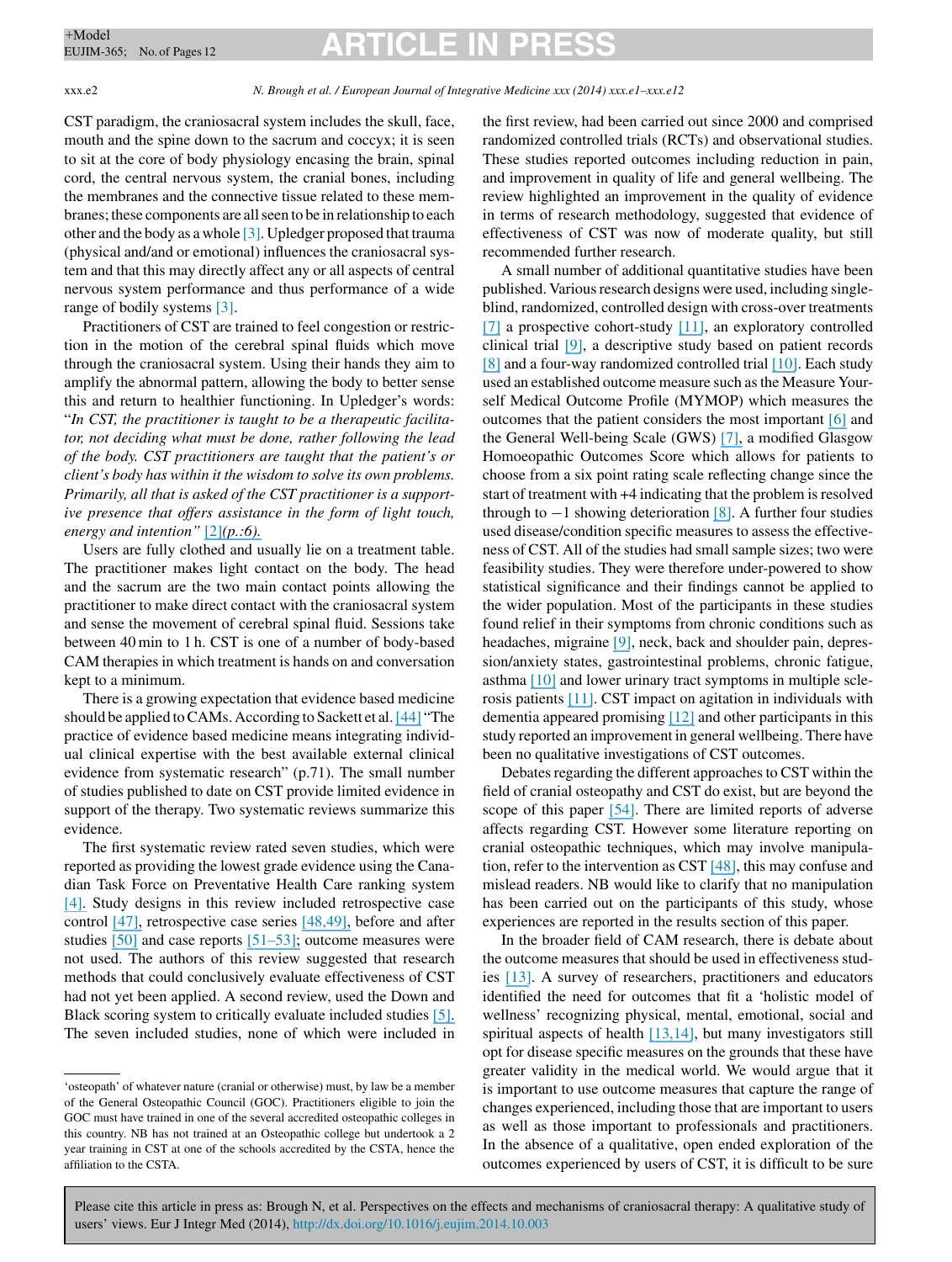that established outcome measures are capturing all the potential effects of this therapy.

In order to support future effectiveness research and ensure that CST is evaluated with outcome measures capturing the effects reported by users, we report here the results of a qualitative study pertinent to answering the following questions:

- 1. What were users' expectations of CST?
- 2. What effects do users of CST attribute to the therapy?
- 3. Can users' reflections help to explain the ways in which healing can be enabled holistically?

#### **Methods**

### *Study design*

An inductive thematic analysis [\[16\]](https://www.researchgate.net/publication/235356393_Using_Thematic_Analysis_in_Psychology?el=1_x_8&enrichId=rgreq-b1ff20bbe4bdbd958d6c6984d63966f0-XXX&enrichSource=Y292ZXJQYWdlOzI1OTUyNDYwNjtBUzoxNjMwNDY1OTI4ODQ3MzdAMTQxNTg4NDc0NTY0Mg==) was used to identify, analyze and report on the themes found in the data using constant co[m](#page-11-0)parative  $[15]$  methods with regards to research questions one and two. A grounded theory [\[15\]](https://www.researchgate.net/publication/215915768_The_Discovery_Of_Grounded_Theory_Strategies_For_Qualitative_Research?el=1_x_8&enrichId=rgreq-b1ff20bbe4bdbd958d6c6984d63966f0-XXX&enrichSource=Y292ZXJQYWdlOzI1OTUyNDYwNjtBUzoxNjMwNDY1OTI4ODQ3MzdAMTQxNTg4NDc0NTY0Mg==) approach was used to explore participants' experiences with CST developing the data in relation to research question three to generate a theory. An iterative process [\[45\]](#page-12-0) was used, thus the process of gathering information, analyzing it, sorting it and testing it was repeated until the proposed theory became clear.

#### *Recruitment strategy*

All participants were recruited via the Craniosacral Therapy Association (CSTA). The CSTA has approximately five hundred practitioner members all of whom have undertaken a two year training from an accredited school. Members adhere to the CSTA code of ethics, undertake regular continuing professional development and hold professional indemnity insurance ([www.craniosacral.co.uk\)](http://www.craniosacral.co.uk/). All members were invited to recruit participants into this study, 12 practitioners actively assisted in recruitment bringing the study to the attention of users from their patient base. Recruitment was via posters and patient information packs placed in practitioner clinics. An information sheet was included. This invited users over 16 years old who had received six sessions or more (as we wished to understand how people 'understood' CST after they have received treatment over a period of time) of CST within a 12 month period and were prepared to share their experiences of CST with a practitioner researcher (NB).

Interested volunteers completed a consent form and sent it to NB who contacted them to arrange an interview. Practitioners were not informed about whether users had agreed to take part in the study to ensure confidentiality. Some users may however have shared this information with their practitioner.

### *Data collection*

Semi-structured face to face interviews took place between April and August 2011 and were based on the topic guide shown in Table A.1. For practical and economic reasons interviews were scheduled geographically and collected over two or three days at a time in each area. All interviews were conducted by NB, audio recorded and transcribed in full with participant names codified to ensure anonymity.

### *Data analysis*

The interviews were scheduled in phases, with an initial analysis carried out before the next phase of interviews was started. A topic guide was developed of which two of the questions were pertinent to this article: 'What were users' expectations of CST including the kind of changes they were seeking?' and 'What changes did they report?'

Codes were generated from the data using memos and diagrams to clarify the description and meaning of each code and theme [\[17](https://www.researchgate.net/publication/245581479_Basics_Of_Qualitative_Research_Grounded_Theory_Procedures_And_Techniques?el=1_x_8&enrichId=rgreq-b1ff20bbe4bdbd958d6c6984d63966f0-XXX&enrichSource=Y292ZXJQYWdlOzI1OTUyNDYwNjtBUzoxNjMwNDY1OTI4ODQ3MzdAMTQxNTg4NDc0NTY0Mg==)[\].](#page-11-0) AL, SSB and JT gave input into the coding scheme. Three primary thematic areas were identified, the first two relating to the topic guide: expectations ofCST; and changes reported. One further primary theme arose, mostly from data generated by the non-specific question in which participants were asked to report anything else they felt was important to CST which had not been discussed. This question generated data pertinent to an emerging theme: CST Process and Mechanisms. A fourth overarching theme emerged from two of these thematic areas(Changes Reported, and CST Processes and Mechanisms), that of Developing Self Awareness. Combining insights from these three themes enabled development of a new theory about the processes by which CST may improve health.

The analysis was reviewed by a second researcher (AL) after each stage to enhance analytical rigour and ensure that all data had been fairly represented and reported.

#### *Ethics*

This study was granted ethical approval by the University of Warwick's Biomedical Research Ethics Sub-Committee, in June 2010.

### **Results**

#### *Participants*

The sample included 29 participants; 8 men and 21 women; ages ranged from 35 to 87 years. The geographical spread of the sample included seven counties in England: Cheshire: 2, Staffordshire: 2, Lancashire: 10, Warwickshire: 3, Greater London: 5, Hampshire and Dorset: 7. Throughout this article a unique number is used to identify quotations from each participant.

### *Expectations of CST*

Most participants reported that they were seeking relief from pain or resolution of psychological or emotional problemsin the context of chronic health problems. The latter included a variety of physical and mental problems including: musculoskeletal disorders (for example transverse myelitis, back pain and ankle injuries); headaches; anxiety; depression; chronic fatigue;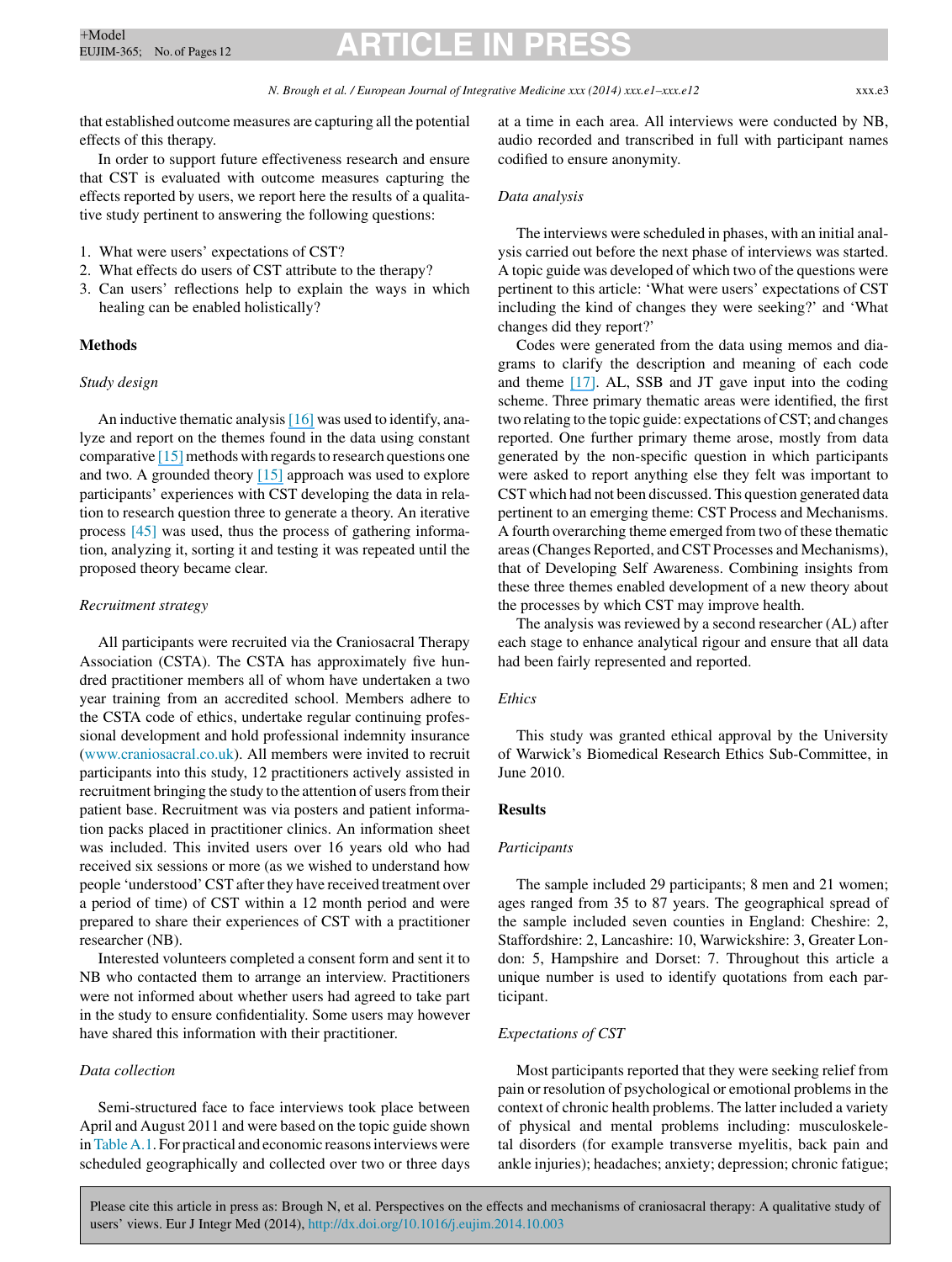### xxx.e4 *N. Brough et al. / European Journal of Integrative Medicine xxx (2014) xxx.e1–xxx.e12*

tinnitus; side effects of chemotherapy and after effects of acquired brain injury. The severity of disabilities participants reported ranged from intermittent symptoms to severe numbness in limbs and loss of use of body parts. A common reason for consulting a CST practitioner was as an alternative to conventional/allopathic medicine, particularly when participants did not feel the latter had met their needs. Two participants had CST in pursuit of greater psychological and spiritual wellbeing.

### *Changes reported*

Participants reported change in three dimensions of health: body, mind and spirit. Four participants reported outcomes linked to only one dimension: three to physical symptoms and one to emotional or psychological symptoms. The remainder of the sample reported outcomes covering at least two of the three dimensions of body, mind and spirit. All participants, except one, reported a beneficial effect on their presenting symptoms. The latter reported a general beneficial effect without specific changes to symptoms. Effects could be categorized as a reduction in symptoms including both sustained and temporary improvement, a recovery or complete resolution of symptoms, and a reassessment of the presenting problem.

### *Body*

The dimension "body" was represented by a wide range of physical symptoms including pain due to inflammation and past injury, restrictions in movement and mobility and limitations in bodily function like breathing, general fatigue and allergies. Most of these participants reporting that these symptoms limited their daily activities. Changes reported are summarized in [Table](#page-11-0) B.2 and illustrative examples provided below.

A participant had chronic asthma, eczema, allergies and fatigue, laboured breathing and inflammatory tendencies. She presented with neck pain, restricted movement in her right shoulder and what she called "diaphragm misalignment" which restricted her breathing. She reported that the most important change for her was that she now feels "stable in her structure" and has full range of movement without 'spasms and pulls', and can breathe more easily. A key indicator was the fact that she got back on her bicycle for the first time in a year suggesting easier breathing and possibly motivation.

"I'd been so bloody breathless, I couldn't cycle, you know and I really wanted to get out on my bike, and I just hadn't got the lung capacity so that's a real kind of measurable gain that I had been able to get up the hill, up the road, cycle while it's an 8 mile round trip to work, so it was a significant first go" (P020; Pg. 6).

A participant who suffered with osteoporosis, scoliosis, and lumbar spondylosis at L4/L5, with two hip replacements, one knee replacement, a history of cracked pelvis and broken hip and wrist due to a fall, and a car accident with whiplash was seeking pain relief.

"I have difficulty going upstairs, I have a great problem going up to the surgery. . .. up to the consulting room but coming down and I've had therapy I'm fine. I can near enough run down the stairs. . .. before I actually go I'm quite often tired, very tired. It's quite an effort for me now to get the car out. . . when I've had a session I can go shopping in Sainsbury's. It's an effort to actually get the shopping out of the car and bring it in the house and put the car away, but then I can actually make a meal. I'm fine. The therapy just invigorates. That's one of the invigorating parts of it" (P004:Pg.6-7).

A participant with a slight curvature of the spine, ongoing back problems and sciatica wasseeking pain relief. She reported relief from pain.

"I don't suffer with my back the way I used to..., I mean it will come and go but it's much more manageable. When I used to get sciatica it used to probably take 3 or 4 session before it will clear whereas if I feel it coming on now one session will clear it" (P009: Pg.9).

Another participant seeking pain relief had suffered with headaches all her life, had chronic neck tension and was addicted to over the counter medication. She reported that headaches no longer rule her life and that she does not have to come home from work to lie down. She had started to reduce the pain medication and felt some relief from neck tension.

"Sometimes I'd have to come home from work with headaches... I'd have to come home and go to bed or. . ..whereas now I feel as they're in control really" (P025: Pg.5–6).

### *Mind*

The dimension "mind" was represented by emotional and psychological symptoms. Changes in this dimension included a reduction in these symptoms and also changes in participants attitude to their health problem(s), their environments or life situations, due primarily to a change in awareness. Some participants found that this change enabled them to manage their health problem or its causes or consequences in a more constructive way.

Changes reported in this dimension summarized in Table C.3.

A participant with a mental illness sought CST to support her mental health and general well-being and reported changes in perspective and attitude:

"my mood has been stronger and the therapy has helped me over the last three years to gain confidence, it's helped with the panic and anxiety that I feel when I'm out shopping" (P001: Pg. 3).

"I see things in a different light and can understand things that are happening to me and I can actually work it out rather than dwell on things. . ." (P001: Pg. 6-7).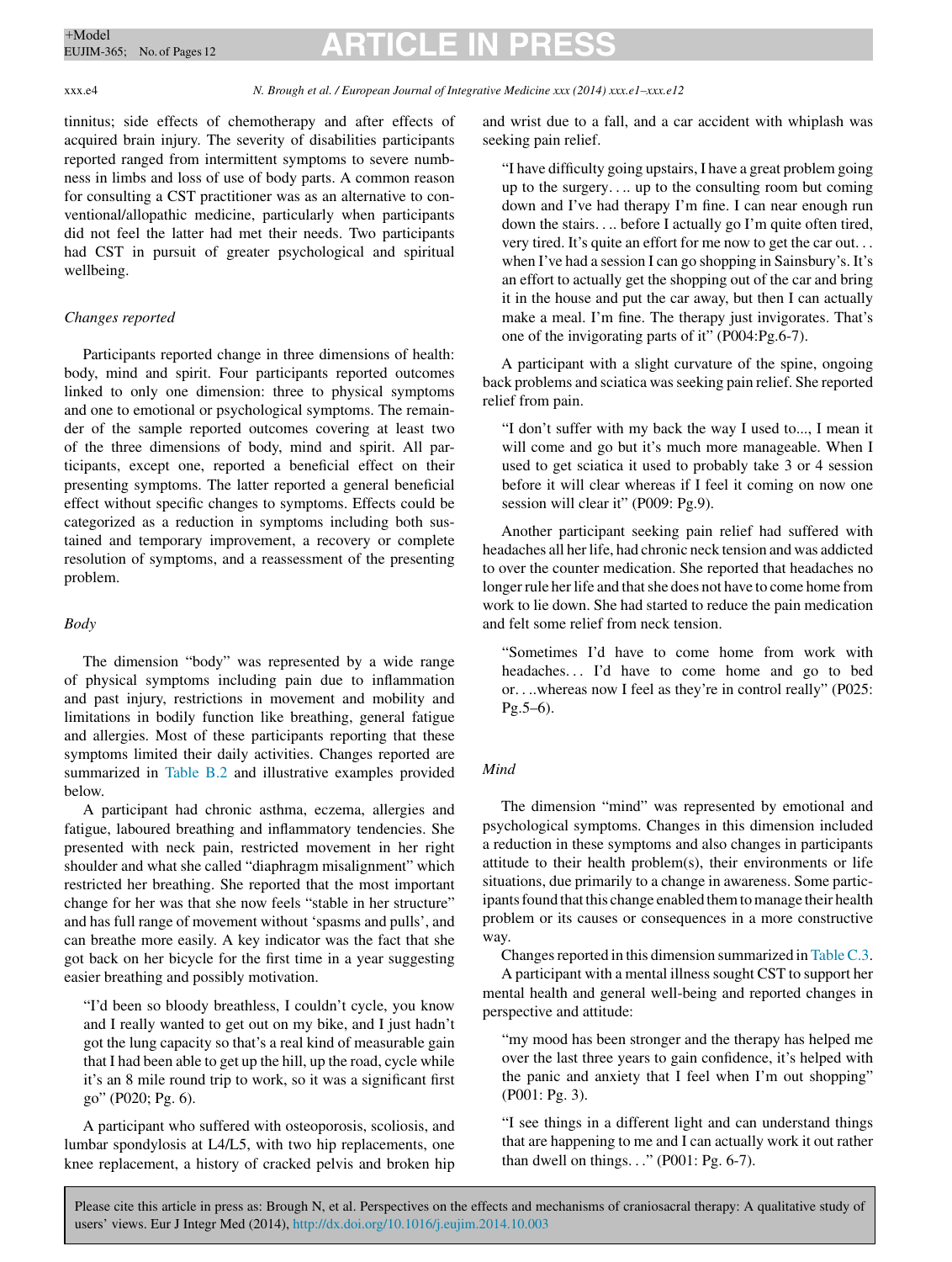### *N. Brough et al. / European Journal of Integrative Medicine xxx (2014) xxx.e1–xxx.e12* xxx.e5

A participant with work related stress reported a new perspective on life;

". . .it's kind of opened my eyes really to a new way of looking at things and coping with life, both physically and mentally..." (P016: Pg.8).

A participant had had a subdural haematoma; after a terrible headache for about 1 week, he got out of bed and 'blacked out and fitted'. He had made a quick recovery and was back to work within 3–4 weeks. He describes himself as someone who works and plays hard, is successful and aware. After his operation he felt worried and had more 'angst' than normal; he was finding life more of an effort. A family member recommended that he went to see a CST practitioner. He was skeptical about the process but trusted the recommendation. He wanted to explore his "inner world".

"I now feel in touch with my moods and if angst arises have appointments when I feel the need". (P024: Pg.15).

A participant presenting with depression, tiredness and fatigue was seeking support and reported profound changes in her emotional wellbeing.

"I think it opens a door to really deep healing and moving on. . ..I'd had acupuncture and I'd had herbs for a number of years. I think they supported me while I was healing. I think the real healing must have come from the CST. I firmly do believe that, because that's when the profound changes really started to happen in the complete recovery really" (P027: Pg.11).

A participant had a history of headaches and tension in her right shoulder; she was recovering from the births of two children. She wanted to explore her inner self and reported finding a new awareness and balance in her emotions;

"I think its about not being. . .. not kind of having emotions and trying to shut them off, but just being aware of them, being a witness to them, and the more that I have these sessions and I am trusting my body and its own way of journeying and mending, the less I try to control everything and the less I try to understand, engage intellectually, more than try to sift things. I've got more balance between my emotions because I've always been very emotional and very intellectual and I grew up in a family which finds emotions difficult and intellect very praiseworthy and I think there's been a real mismatch there, in that my emotions. . .. haven't been valued particularly" (P002: Pg.16).

### *Awareness of mind–body links*

An additional subtheme emerged from these interviews indicating that one important change experienced by some participants was greater awareness of mind–body links. Some participants went to CST with the perception that the pains they were experiencing on a physical level were linked to a problem 'rooted' in the psycho/emotional aspects of health.

Thus one participant said in relation to her symptoms of shoulder tension;

"I was tired and irritable for a start, but it's difficult to work out, to distinguish what was due to my shoulder and back and what was because of what was going on in my life at the time. It was a lot of turmoil with my marriage; you know the potential of moving, and my job and boys. . .." (P015: Pg.7-8).

Having identified that there was an emotional component to her complaint, she found a practitioner who worked by combining CST and psychotherapy. This participant reported a deepening of her understanding of mind–body links and an interpretation of her symptoms which encompassed both a physical and emotional image;

"I just felt lighter. . .Isuffer from a lot of tension in my shoulders and that had definitely eased, but I just felt. . . and it sound so clichéd but I felt as if a burden had been lifted. I felt taller and lighter" (P015:Pg. 4).

A participant, whose case was introduced earlier reported

"I think just the dislodging of living in the brain allowssomeone like me to kind of just not have my list up there so much, my goals or whatever and just your body feels things in a different way it definitely feels more vulnerable to be like that because you live in the present, because you get all those. . .you really get more in touch with how ephemeral everything is and how mortal one is, I've been really aware of that. I would say that part of living in one's body and being middle aged is that heightens how you live but it also makes things kind of . . .it's all a bit exquisitely painful really. (Laughed) Do you know what I mean, being present as a mum?" (P002: Pg. 19).

### *Spirit*

The dimension "spirit" was represented in part by the capacity to love and have compassion, and in part by feeling connected through relationships with self, others and the wider universe. Other participants reported an enhanced sense of wellbeing. Outcomes associated with the dimension "spirit" are summarized in [Table](#page-11-0) D.4.

The participant (002) that came to explore her inner self reported:

"being more heart centered generally. . .more trusting in relationships, more compassionate towards others [. . .. . .]is learning to be more instinctive [. . ..].identifying needs for self-care" (Pg.18-21).

She incidentally also reported that her headaches had resolved and her shoulder was improved. It is notable that these complaints were not the primary reason for her consultation in the first place.

Another participant reported in a similar vein, with regards to her relationship with her partner: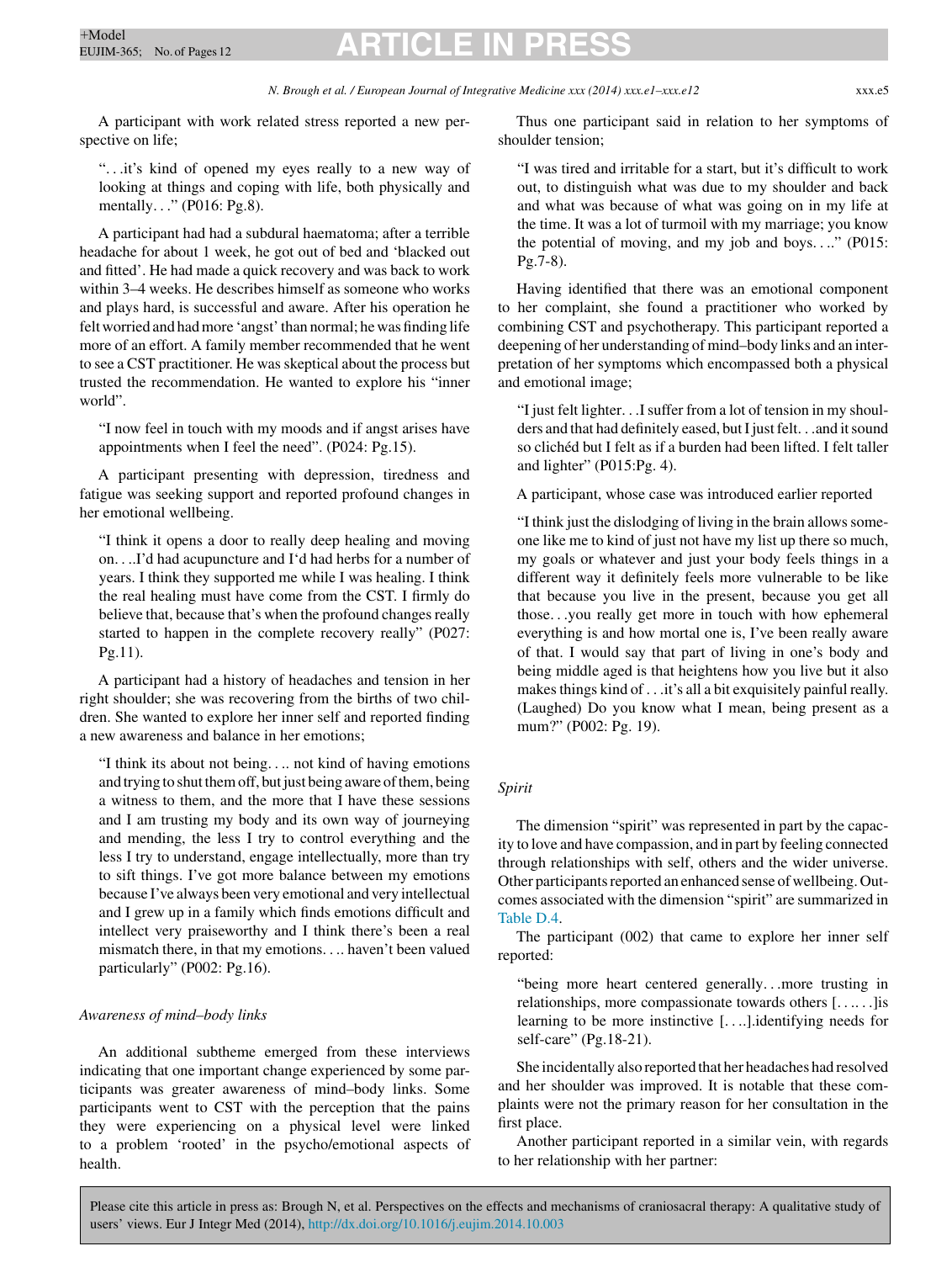### xxx.e6 *N. Brough et al. / European Journal of Integrative Medicine xxx (2014) xxx.e1–xxx.e12*

"my partner and I were sort of having some time apart and instead of just intellectualizing what we should do I was able to just connect in my heart space about what it was I really wanted, without thinking about what's going on in my head, so I think that was really helpful at the time" (P019: Pg.7).

A number of participants presenting with anxiety and depression consulted primarily for support with their spiritual development (e.g. explore inner self, to find peace, to reconnect with body). They reported changes on a spiritual domain as well as a domain of mind.

"It's given me a faith if you like, it's been very spiritual you know, and it's made me open my eyes to things and question certain issues that happen in my life but also the outside and how it impacts on me as well" (P001: Pg. 7).

One participant reported that she had learnt to relate to herself in a new way, and felt she was less fragmented and more present, and that she is now learning to trust others and allow them to nurture her. For her this was a new behaviour.

"I suppose it's just made me sane really I suppose that's what the cranio has done, it's made me feel all of myself as opposed to these separate bits most of the time and wanting to be somewhere else" (P010: Pg.16).

"the big thing that's happened with the CST is that it's allowed me to letsomeone else in, which I never did, because the reaction to my family situation was so intense. . . I just was frozen, and I suppose I had huge blind spots that I didn't know were there" (P010: Pg.19).

Both feeling fragmented and the inability to trust and accept support can be signs of spiritual distress [\[41\].](https://www.researchgate.net/publication/235990448_Recognising_Spiritual_Needs?el=1_x_8&enrichId=rgreq-b1ff20bbe4bdbd958d6c6984d63966f0-XXX&enrichSource=Y292ZXJQYWdlOzI1OTUyNDYwNjtBUzoxNjMwNDY1OTI4ODQ3MzdAMTQxNTg4NDc0NTY0Mg==)

Two participants presenting with physical symptoms relating to cancer and chemotherapy also reported spiritual outcomes:

"I think it's connection to self and then a kind of wider connection, certainly to the therapist I feel a sense of real strong connection, and then it becomes almost like a. . . I'm not particularly religious but a like a sort of universal connection in a way, like a sense of being part of something bigger. I can get that sometimes, which does feel extremely healing, and it's extremely liberating in a way" (P022: Pg.9).

"there's a calming of the spirit. . .a sense of well-being, feeding the inner soul..." "it is more than an intellectual experience, you know, it's an acknowledgement that there is more to the world I think than just an emotional and physical and social interaction, there is a sort of another dimension to it" (P008: Pg. 6-7).

Connection to the divine and other dimensions are deemed part of a spiritual process by some [\[41\].](https://www.researchgate.net/publication/235990448_Recognising_Spiritual_Needs?el=1_x_8&enrichId=rgreq-b1ff20bbe4bdbd958d6c6984d63966f0-XXX&enrichSource=Y292ZXJQYWdlOzI1OTUyNDYwNjtBUzoxNjMwNDY1OTI4ODQ3MzdAMTQxNTg4NDc0NTY0Mg==)

### *Possible adverse effects*

Even though CST is often recommended to people due to its gentle and non-invasive approach, two participants did report what would be described in CST as a reaction to treatment:

one recalled a physically painful experience and one recalled an emotionally painful experience. Both were put in touch with past traumatic experiences during the CST session and yet both experienced a sense of healing.

"I can remember in some sessions that were partly about me becoming more trusting in the relationship [with practitioner], so I was able to let go more, and when something became quite painful, because I can remember those sessions at first when I thought, gosh craniosacral can be really painful, when something's happening, it's almost like in my body there's a kind of gathering of tension". (P002: Pg. 6)

"There was an awful lot of activity if you like round the pelvic area. Whether that came from you know, I mean I'd had two children; I had a hysterectomy, so there was lots of, you know emotional attachment through the pelvis. . .like I can remember my legs felt like legs but the positions that they seemed to get into, it would have been impossible. It would have been impossible as an adult to get in that position, but the sensation was they were in that position, but very childlike. . .there was just this sense of shifting, sort of swaying if you like from side to side. Yes, you know and I can remember that quite vividly and it being uncomfortable". (P005. Pg.7)

### *CST processes and mechanisms*

During the course of the interviews, and specifically when asked at the end to report about anything else they thought was important, participants talked spontaneously about the components of CST sessions that they thought were significant for the outcomes they experienced. Two aspects were evident in these data. The nature of the therapeutic relationship was recognized to be fundamental by almost all participants who described specific components; and a number of participants described altered sensory perception, becoming conscious of aspects of their body, senses or environment that were not normally evident to them.

### *The therapeutic relationship*

Some participants emphasized the importance of feeling cared for and developing a sense of partnership with the practitioner creating a balance of power, as important facets to the therapeutic relationship

"It's very collaborative I'd say, she's [practitioner] not doing it to me, or fixing me, she's having a conversation with what my body is asking her to do, and I guess making that space for that realignment to occur" (P020: Pg.10).

The attention given to the ambiance and environment in which the sessions are held were also mentioned as essential to the experience because this created a safe space.

"I suppose it comes back to safety, that you know you're safe and it's quiet and relaxed atmosphere, you know there's not a lot of distractions" *(P005: Pg.15).*

The capacity to listen actively and non-judgementally was reported as allowing participants to unburden and get things off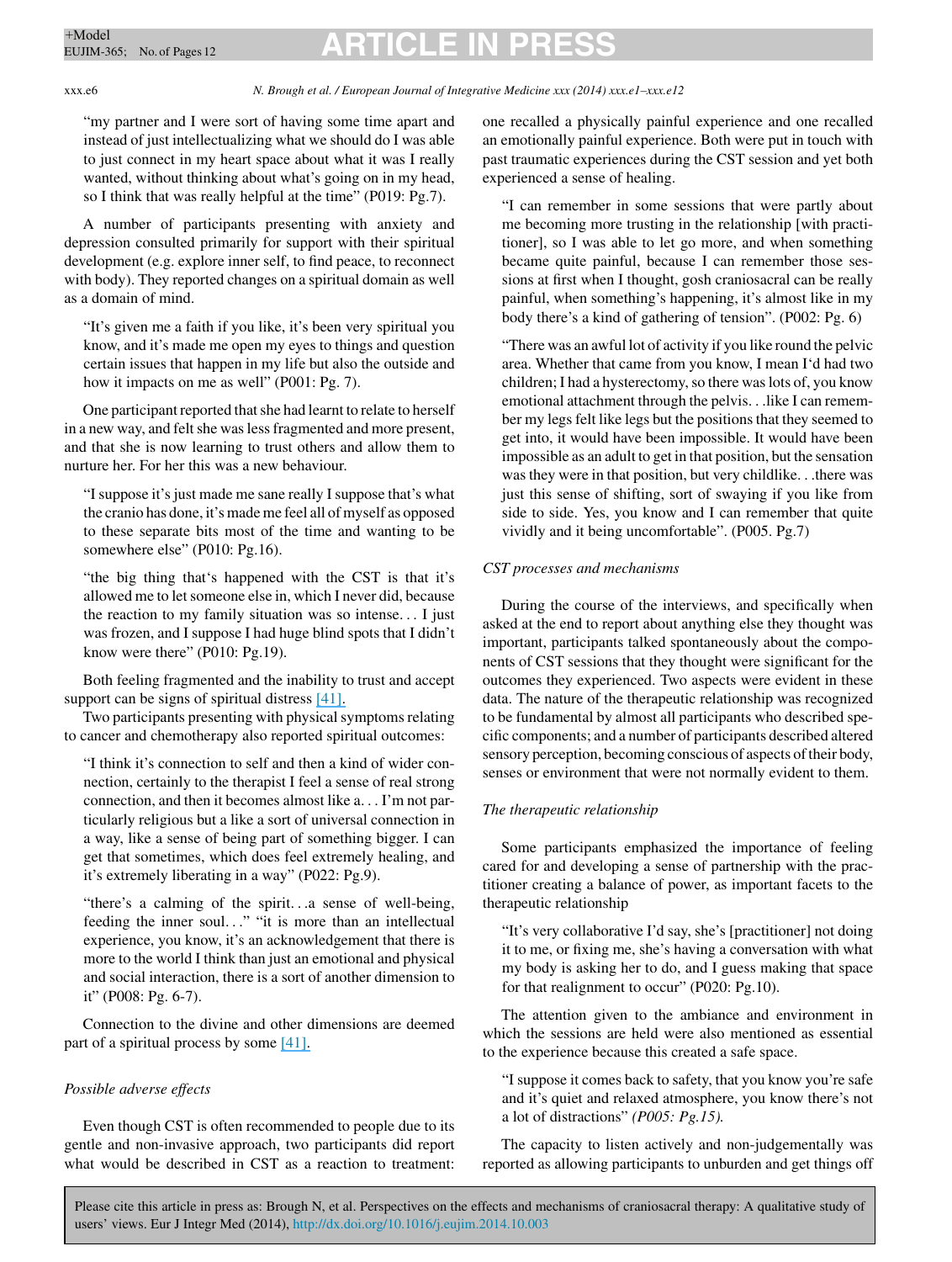their chest. This increased rapport and deepened the connection with the practitioner.

"to have the attention of somebody for one hour and as you build up your rapport, be able to tell them things that are going on in your life, is hugely advantageous because how many other people with issues or whatever, I do believe that although one might not be able to talk one's self better in every single circumstance, just unburdening one's self, or having the facility to is a step to getting better."  $($ P026: Pg.5 $)$ ... "the evidence of that I did an introduction to a counselling course, and I can just see how that does work" (P026:Pg. 6).

"So there's something about that sense of connection,[with the practitioner] a more. . .yes a sort of sense of connection I get that I don't often experience in everyday life, and that feels very healing" (P022: Pg.9).

Finally participants talked about the importance of their practitioners' model of health and their lack of expectation in terms of outcomes of treatment. The latter is very much in line with the basic tenet of CST, that the body has its own wisdom and that the practitioner's role is to enable it to find its own route back to health. This is perceived by the client as very respectful.

". . .it fits for me the model of the mind-body medicine, that we are a whole system and we're not fragmented, compartmentalised and so how. . ..she's [practitioner] not going in with any expectations or plan...very respectful. It's like a real tuning in and listening" (P020:Pg.10)**.**

### *Altered perceptions*

A second component of the CST process reported related to the experience of different states of perception during the CST session. These involved changes in perceptual awareness, of seeing colours and images and new sensations in the body.

Participants who had presented with a range of complaints for example; stress and musculoskeletal pain reported:

"I experience a lot of colours that I can see while I'm in the therapy, especially golden and purple colours, . . . I always get them every time I have the therapy, but I mean I can only describe it as a sort of being asleep but still awake, it's so relaxing" (P007: Pg. 4).

"I have raised relaxedness, if you can explain it like that. . .I can feel sort of really bright and alert, and think oh yes, nothing. . .and then suddenly I'm sort of like, oh yes; I think I've just come back again" (P016: Pg.6).

"a bubble arrives at the bottom of my spine and it bubbles all the way up. . .it's like a fountain, a firework fountain it starts as a bubble and goesright up my spine and then actually goes into a fantastic release at the back of my neck" (P004: Pg. 5).

### *Developing self awareness*

Reports contributing to two of these themes 'Changes Reported' and 'Processes and Mechanisms' pointed to the medium of awareness as fundamental to the perceived impact of CST on health. Participants believed that receiving CST resulted in their developing a new perspective on their health status, particularly a greater awareness of the holistic nature of health and the interrelatedness of body, mind and spirit.

After receiving CST, one participant reported that he is now:

"aware that inner conflict[. . .] causes pain on a physical level[. . .]has learnt coping strategies along the way and is listening to the body (P026: Pg.5)

This participant and several others describe a newrelationship with their bodies in which they were better able to sense what they needed.

A further participant underwent a process of learning;

". . .learning to listen to the guidance from my body" (P002: Pg. 8).

### Another

I'm becoming really conscious of the way my body works, and how off-balance it is, and I'm getting a sense of what it's like to be in myself...I physically can feel processes happening in, of opening out in my body, and it's always been around the jaw and neck and then that's. . . and the heart" (P010: Pg.14)

A fourth experienced a:

"reconnection to own intuition" (P019: Pg.5).

This new found awareness enabled participants to care for themselves in a way which better supported their health.

A participant reported that:

"it's changed my lifestyle in terms of health and stuff because I don't suffer with my back the way I used to, I don't suffer with sciatica as frequently, I mean it will come and go but it's much more manageable" (P009: Pg.3).

Other participants also reported that CST had enabled them to change their lives, empowering them to live in a better way. For example, one said that she was regaining control of her life, feeling less depressed, had a more positive outlook and less fatigue, and was engaging more in physical activity and life in general.

"from a place of negativeness and depression I'm now feeling a lot more on top of life, and certainly getting out more and doing things. . .at the moment I would say the chronic fatigue is kind of in abeyance" (P023: Pg.5).

This enhanced capacity to care for self extended beyond health behaviours such as physical activity into the realms of emotional and psychological wellbeing. The participant (010) who reported developing trust in others went further to describe an improvement in the relationship with herself, as she felt she had learnt to relate to herself and others in a new way, learning to trust and allow others to care for her.

"...It's given me a set of tools, to have a relationship with myself; so that I now know that I can befriend myself" (P010: Pg.20).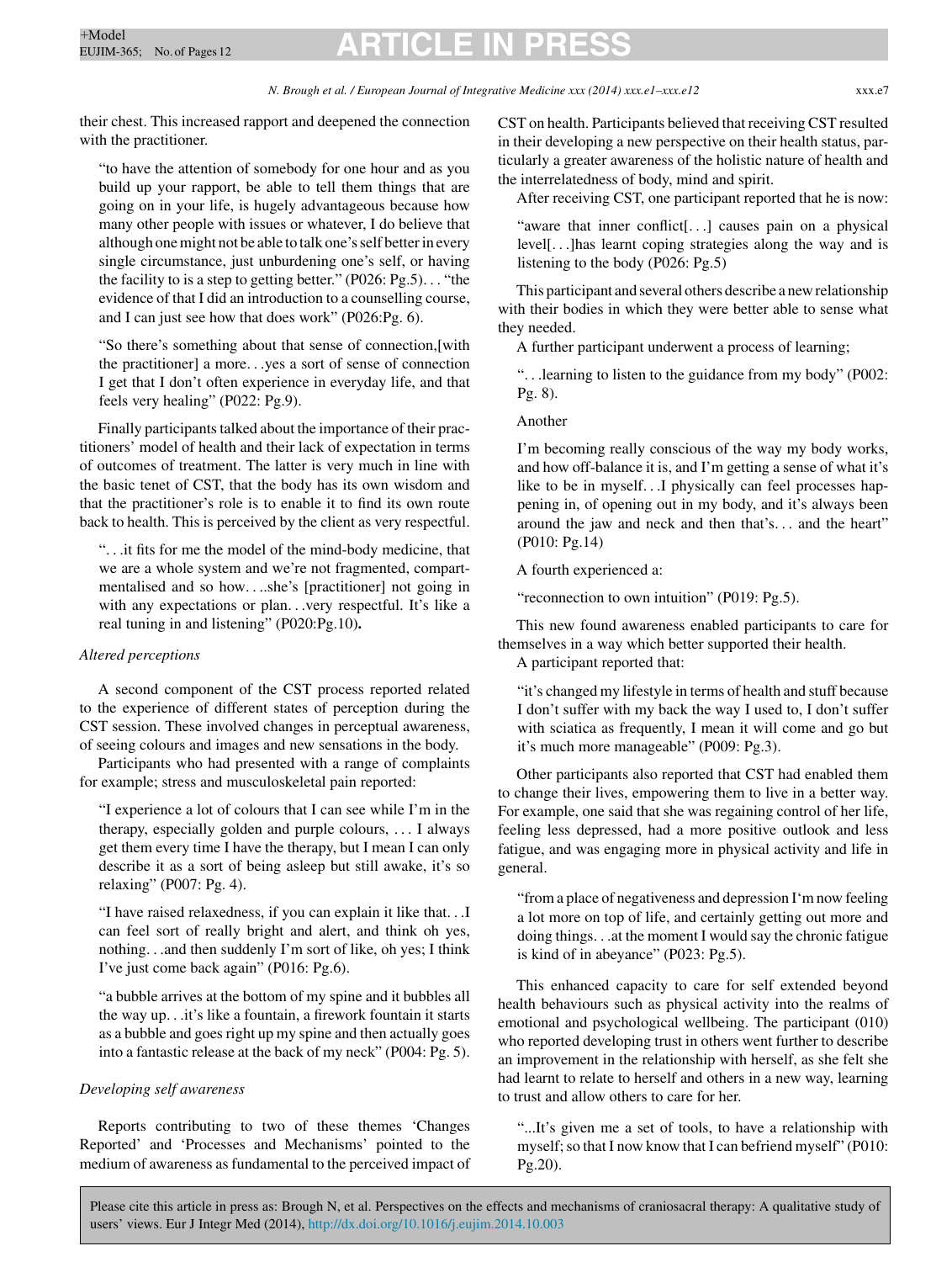### xxx.e8 *N. Brough et al. / European Journal of Integrative Medicine xxx (2014) xxx.e1–xxx.e12*

### *A theory of action*

These data have contributed to new theory development about the way in which CST may bring about health improvement that could be tested in further studies. From the accounts of CST users we can theorize that this process occurs in four stages in an iterative manner during a series of sessions as the relationship between practitioner and client deepens. (1) Establishing a trusting respectful relationship enables users to feel safe and relax sufficiently for the (2) hands on work of CST to take them into (3) heightened perceptual states, or altered states of consciousness. These heightened perceptual states enable users to develop a new level of awareness or understanding of their health, perhaps though amplifying their capacity to explore, rediscover, reconnect and reclaim aspects of themselves that have been fragmented or denied as a result of experiences, events or conditionings on a physical, psycho/emotional or spiritual level. (4) The fourth stage sees these aspects of self reintegrated during the process of CST resulting in a movement towards health. This final stage brings about new levels of awareness and understanding which in turn enables a new level of capacity for self care. The end product of the process is experienced as recovery, reduction of symptoms or reassessment of the presenting problems as the individual accesses inner and outer resources and engages with life in a new way. We suggest that for full effectiveness, all stages (1–4) may be necessary and take place sequentially within each session. In addition, suggest that further development and testing of this theory using suitable outcome measures be done.

### **Discussion**

In this paper we have reported users' experiences of the changes they attribute to CST, identifying outcomes of interest to them. We have also reported their perceptions of what enables CST to result in the positive changes they report. These perceptions have enabled us to develop a new theory about the ways in which healing can be enabled holistically when using CST. The challenge here, is that there is no clear boundary between 'experiences' and 'outcomes', as the mind-body-spirit elements are enmeshed within individual experience.In oursample of CST users, most people observed positive changes in at least two of the three dimensions of holistic wellbeing: body, mind and spirit. Bodily symptoms in which participants reported change included pain, limitations in functioning and mobility; symptoms related to the mind included aspects of self-concept, coping strategies, self-care and interpersonal relationships; spiritual changes included a sense of connectedness with self, others and the wider universe consistent with Bellingham's definition of spirituality  $[18]$  and a general sense of enhanced wellbeing. One of the key findings was that the CST process helped participants see the interrelationship between these dimensions of wellbeing and relate to a more holistic health paradigm. The changes in health which were reported including recovery, reassessment of problems and reduction of symptoms, both sustained and temporary were achieved at least in part because the CST process enabled clients to develop new levels of health understanding

and awareness which empowered them to care for themselves in a way which better supported their health.

The proposed theory is not just about how CST might bring about improvement but also how this is experienced i.e. what is needed for users of CST to feel a positive change. Users may feel a 'movement towards health' which may be physical, psychological, spiritual and/or a combination of these areas. We are aiming to theorize about how people experience CST, not about what happens physically in the body. We therefore see the 4-step process as a description of an 'ideal' healing process of a CST session from the users' perspective.

Holistic effects of CAM similar to those we have reported for CST have been reported in other studies of CAM therapies. Cartwright and Torr [\[19\]](https://www.researchgate.net/publication/7731090_Making_Sense_of_Illness_The_Experiences_of_Users_of_Complementary_Medicine?el=1_x_8&enrichId=rgreq-b1ff20bbe4bdbd958d6c6984d63966f0-XXX&enrichSource=Y292ZXJQYWdlOzI1OTUyNDYwNjtBUzoxNjMwNDY1OTI4ODQ3MzdAMTQxNTg4NDc0NTY0Mg==) reported participants perceptions of the effect of a range of CAM as: symptom relief; energy and relaxation; coping; control; reconceptualisation; balance; health maintenance; relationship to self and others; self identity and perceptions of others. A US study that explored the benefits of one or more CAM therapies on back pain identified a range of positive outcomes including increased options and hope, increased ability to relax, positive changes in emotional states, increased body awareness, improved ability to cope with back pain, improvement in physical conditions unrelated to the back pain, increased energy and dramatic improvements in health or wellbeing [\[20](https://www.researchgate.net/publication/41560990_Unanticipated_Benefits_of_CAM_Therapies_for_Back_Pain_An_Exploration_of_Patient_Experiences?el=1_x_8&enrichId=rgreq-b1ff20bbe4bdbd958d6c6984d63966f0-XXX&enrichSource=Y292ZXJQYWdlOzI1OTUyNDYwNjtBUzoxNjMwNDY1OTI4ODQ3MzdAMTQxNTg4NDc0NTY0Mg==)[\].](#page-11-0) It is perhaps not surprising that CAM therapies whose primary goal is to kick start the healing process report similar outcomes.

The heightened health awareness that seemed to follow from CST could be viewed as a process of becoming more 'mindful' in the sense that users became both more observant and more accepting of health processes and interactions. Mindfulness is defined as "*paying attention in a particular way: on purpose, in the present moment and non*-*judgmentally*" (Kabat-Zinn, cited in Cardaciotto et al. [\[21](https://www.researchgate.net/publication/5664156_The_Assessment_of_Present-Moment_Awareness_and_Acceptance_The_Philadelphia_Mindfulness_Scale?el=1_x_8&enrichId=rgreq-b1ff20bbe4bdbd958d6c6984d63966f0-XXX&enrichSource=Y292ZXJQYWdlOzI1OTUyNDYwNjtBUzoxNjMwNDY1OTI4ODQ3MzdAMTQxNTg4NDc0NTY0Mg==)[\]\).](#page-11-0) Baarts and Kryger-Pedersen [\[22\]](https://www.researchgate.net/publication/24358753_Derivative_benefits_Exploring_the_body_through_complementary_and_alternative_medicine?el=1_x_8&enrichId=rgreq-b1ff20bbe4bdbd958d6c6984d63966f0-XXX&enrichSource=Y292ZXJQYWdlOzI1OTUyNDYwNjtBUzoxNjMwNDY1OTI4ODQ3MzdAMTQxNTg4NDc0NTY0Mg==) describe awareness as "*the process through which clients give discursive attention to the body in specific circumstances".* Users in our study regarded awareness as a means of enacting changes in their personal lives. It made them aware that change is possible and that the disease or state that they may perceive as static or deteriorating is actually transient. According to Baarts and Kryger-Pedersen "*When bodies function unproblematically, we tend to take them for granted and they cease to be part of our conscious experience*" [\[22](https://www.researchgate.net/publication/24358753_Derivative_benefits_Exploring_the_body_through_complementary_and_alternative_medicine?el=1_x_8&enrichId=rgreq-b1ff20bbe4bdbd958d6c6984d63966f0-XXX&enrichSource=Y292ZXJQYWdlOzI1OTUyNDYwNjtBUzoxNjMwNDY1OTI4ODQ3MzdAMTQxNTg4NDc0NTY0Mg==)[\].](#page-11-0) As we found in this study, their findings suggested that participation in CAM practices increases bodily awareness, making the body 'present' to users even when they no longer suffer from pain or other dysfunctions. Paterson and Britten's study to investigate how the experience of a course of acupuncture evolved overtime reported similar effects [\[23](https://www.researchgate.net/publication/8081860_Acupuncture_as_a_Complex_Intervention_A_Holistic_Model?el=1_x_8&enrichId=rgreq-b1ff20bbe4bdbd958d6c6984d63966f0-XXX&enrichSource=Y292ZXJQYWdlOzI1OTUyNDYwNjtBUzoxNjMwNDY1OTI4ODQ3MzdAMTQxNTg4NDc0NTY0Mg==)[\].](#page-11-0) They defined three components of this complex intervention: the acupuncturists' diagnostic and needling skills; the therapeutic relationship; and a new understanding of the body and self as a whole being. An increase in self awareness, an increased sense of wholeness, self confidence, taking responsibility for self, being in balance and centred are all effects that have been grouped as 'changes in personal and social identity' by Paterson and Britten [\[24\]](https://www.researchgate.net/publication/8997578_Acupuncture_for_People_with_Chronic_Illness_Combining_Qualitative_and_Quantitative_Outcome_Assessment?el=1_x_8&enrichId=rgreq-b1ff20bbe4bdbd958d6c6984d63966f0-XXX&enrichSource=Y292ZXJQYWdlOzI1OTUyNDYwNjtBUzoxNjMwNDY1OTI4ODQ3MzdAMTQxNTg4NDc0NTY0Mg==) and labelled as 'self concept' by Paterson [\[25](https://www.researchgate.net/publication/7238400_Measuring_changes_in_self-concept_A_qualitative_evaluation_of_outcome_questionnaires_in_people_having_acupuncture_for_their_chronic_health_problems?el=1_x_8&enrichId=rgreq-b1ff20bbe4bdbd958d6c6984d63966f0-XXX&enrichSource=Y292ZXJQYWdlOzI1OTUyNDYwNjtBUzoxNjMwNDY1OTI4ODQ3MzdAMTQxNTg4NDc0NTY0Mg==)[\].](#page-11-0)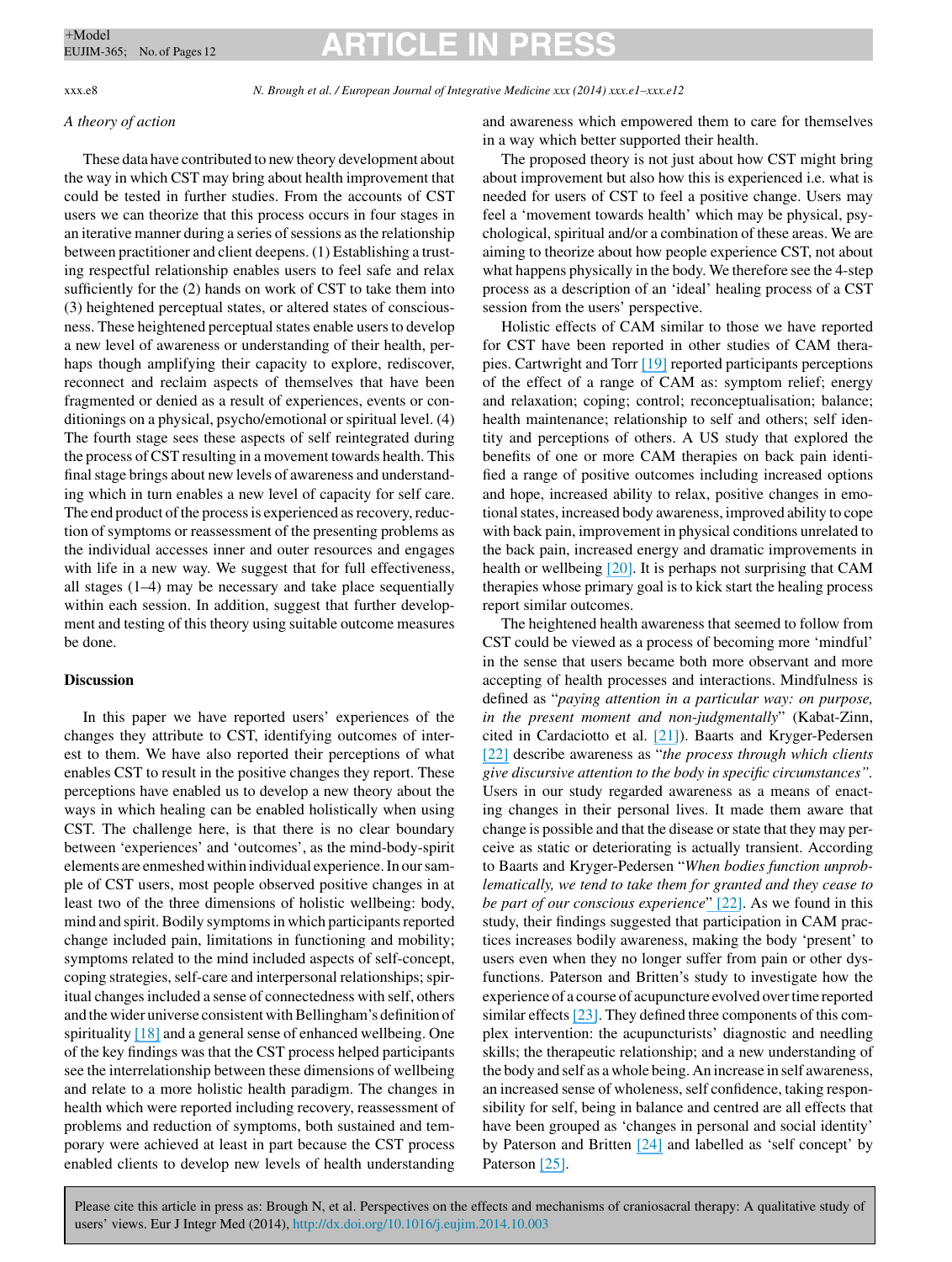### <sup>+Model</sup><br>EUJIM-365: No. of Pages 12 **ARTICLE IN PR**

One of the key elements of the process of CST as perceived by participants was the 'therapeutic' practitioner–client relationship. Such relationships are not exclusive to CST and are a key component of what are called 'non-specific effects' [\[46\]](https://www.researchgate.net/publication/9141851_The_Placebo_Effect_in_the_History_of_Medical_Treatment?el=1_x_8&enrichId=rgreq-b1ff20bbe4bdbd958d6c6984d63966f0-XXX&enrichSource=Y292ZXJQYWdlOzI1OTUyNDYwNjtBUzoxNjMwNDY1OTI4ODQ3MzdAMTQxNTg4NDc0NTY0Mg==) of CAM and healthcare generally. Factors such as warmth, empathy, duration of interaction and the communication of positive expectation have been identified elsewhere [\[42\]](https://www.researchgate.net/publication/288023360_Component_of_placebo_effect_randomized_controlled_trial_in_patients_with_irritable_bowel_syndrome?el=1_x_8&enrichId=rgreq-b1ff20bbe4bdbd958d6c6984d63966f0-XXX&enrichSource=Y292ZXJQYWdlOzI1OTUyNDYwNjtBUzoxNjMwNDY1OTI4ODQ3MzdAMTQxNTg4NDc0NTY0Mg==) as important factors significantly affecting clinical outcomes. What is being suggested in this paper is that the quality of the therapeutic relationship is inseparable from the treatment itself because it is a precondition for the body work to achieve its desired outcome. If this is the case the therapeutic relationship is a necessary component of CST not a 'non-specific effect'. The core themes and sub-themes arising from Cartwright and Torr's phenomenological study [\[19\]](https://www.researchgate.net/publication/7731090_Making_Sense_of_Illness_The_Experiences_of_Users_of_Complementary_Medicine?el=1_x_8&enrichId=rgreq-b1ff20bbe4bdbd958d6c6984d63966f0-XXX&enrichSource=Y292ZXJQYWdlOzI1OTUyNDYwNjtBUzoxNjMwNDY1OTI4ODQ3MzdAMTQxNTg4NDc0NTY0Mg==) into the meaning of CAM in general from the patients' perceptive included: therapeutic relationship; having time to be heard; trust; and a relationship of equals as important parts of the process: As in the latter study, our participants reported that the therapeutic relationship component of CST made an important contribution to the treatment overall, but also contributed to their health improvement in its own right with references made to the counselling and psychotherapeutic qualities offered by practitioners.

According to Sointu [\[26](https://www.researchgate.net/publication/249825918_Recognition_and_the_Creation_of_Wellbeing?el=1_x_8&enrichId=rgreq-b1ff20bbe4bdbd958d6c6984d63966f0-XXX&enrichSource=Y292ZXJQYWdlOzI1OTUyNDYwNjtBUzoxNjMwNDY1OTI4ODQ3MzdAMTQxNTg4NDc0NTY0Mg==)[\],](#page-11-0) alternative and complementary health consultations, which instill the client with the power of defining and even deciding what their unease consists of, are often characterized by recognition, "*the self being recognized as an active being by the other is also a potential source for experiences of agency*". Benjamin, cited in Sointu, suggests that being, recognized as an active being enables the person to develop into an active being. In developing the capacity of recognition – where the self comes to be known through intersubjective recognition granted, also to the other as a being with its own subjective centre – is also the source of understanding and empathy [\[26](https://www.researchgate.net/publication/249825918_Recognition_and_the_Creation_of_Wellbeing?el=1_x_8&enrichId=rgreq-b1ff20bbe4bdbd958d6c6984d63966f0-XXX&enrichSource=Y292ZXJQYWdlOzI1OTUyNDYwNjtBUzoxNjMwNDY1OTI4ODQ3MzdAMTQxNTg4NDc0NTY0Mg==)[\].](#page-11-0)

A second element of the CST process perceived by participants in our study but not so far reported in the literature is the experience of altered states of perception or consciousness during the CST session. These states may emerge as a key part of the mechanism in which CST and perhaps other CAM enable a change in the level of health awareness and thus enhance self care.

The theory which emerged from this study, suggesting that the establishment of a therapeutic relationship and trust in the practitioner enables users to feel sufficiently safe and relaxed for the hands on element of CST to take them into new perceptual states, which in turn facilitate a new level of health awareness, is reminiscent of Upledger's idea of the 'therapeutic facilitator' [\[3\].](#page-11-0) The CST practitioner working together with the client to cultivate this change or shift in awareness. Recognizing this beneficial effect of CST, one which exceeded initial motivation for attending, may be one of the reasons that participants continued to engage in sessions, even though they did not claim to understand how CST works. Whilst our study data relates to CST, it may be possible to apply the emerging theory presented in this study to other body based CAMs. The development of greater awareness of holistic paradigms and the capacity for greater mindfulness about health may apply more widely in self-care and the long term management of chronic illness.

Parallels to some our findings can be seen in studies looking at other forms of CAM [\[27](https://www.researchgate.net/publication/234822961_Integrative_medicine_outcomes_What_should_we_measure?el=1_x_8&enrichId=rgreq-b1ff20bbe4bdbd958d6c6984d63966f0-XXX&enrichSource=Y292ZXJQYWdlOzI1OTUyNDYwNjtBUzoxNjMwNDY1OTI4ODQ3MzdAMTQxNTg4NDc0NTY0Mg==)[–](#page-11-0)[30](https://www.researchgate.net/publication/12230120_)[\],](#page-11-0) which report the importance of treating the whole person and developing mind body links. These studies also report people's reasons for having CAMs as wanting an emphasis on wellness as opposed to illness and the importance of practitioners' understanding client experiences and perceptions. A study of Chinese medicine users in the United States [\[31\]](https://www.researchgate.net/publication/13656741_Chinese_Medicine_Users_in_the_United_States_Part_II_Preferred_Aspects_of_Care?el=1_x_8&enrichId=rgreq-b1ff20bbe4bdbd958d6c6984d63966f0-XXX&enrichSource=Y292ZXJQYWdlOzI1OTUyNDYwNjtBUzoxNjMwNDY1OTI4ODQ3MzdAMTQxNTg4NDc0NTY0Mg==) for example, revealed that participants believed that Chinese medicine care relieves symptoms and improves function, improves physiological coping or adaptive ability, improves psychosocial coping or adaptive ability, involves a close patient practitioner relationship and treats the whole, body, mind, spirit and social person.

These findings contribute important insight into current conversations about how to measure the outcomes and effects of CAM treatments, in this case CST. In addition they provide a backdrop against which the appropriateness for CST of existing outcome measures can be assessed. A recent review has summarized and classified these measures [\[32](https://www.researchgate.net/publication/257710142_Patient_questionnaires_for_use_in_the_integrative_medicine_primary_care_setting-A_systematic_literature_review?el=1_x_8&enrichId=rgreq-b1ff20bbe4bdbd958d6c6984d63966f0-XXX&enrichSource=Y292ZXJQYWdlOzI1OTUyNDYwNjtBUzoxNjMwNDY1OTI4ODQ3MzdAMTQxNTg4NDc0NTY0Mg==)[\].](#page-12-0) Of those commonly used to assess outcomes in studies of CAM, the Measure Yourself Medical Outcome Profile (MYMOP) [\[33\]](https://www.researchgate.net/publication/14584909_Measuring_Outcomes_in_Primary_Care_A_Patient_Generated_Measure_MYMOP_Compared_With_the_SF-36_Health_Survey?el=1_x_8&enrichId=rgreq-b1ff20bbe4bdbd958d6c6984d63966f0-XXX&enrichSource=Y292ZXJQYWdlOzI1OTUyNDYwNjtBUzoxNjMwNDY1OTI4ODQ3MzdAMTQxNTg4NDc0NTY0Mg==) and Short Form Health Survey (SF-36)  $\left[34\right]$  have the potential to assess the physical and emotional changes reported by participants in this study but do not assess changes in aspects of wellbeing which were not perceived as a problem before the consultation, for example levels of awareness about health and self. Other measures have been developed which address spiritual insights resulting from treatment [\[35](https://www.researchgate.net/publication/45821432_The_Development_and_Validation_of_an_Outcome_Measure_for_Spiritual_Healing_A_Mixed_Methods_Study?el=1_x_8&enrichId=rgreq-b1ff20bbe4bdbd958d6c6984d63966f0-XXX&enrichSource=Y292ZXJQYWdlOzI1OTUyNDYwNjtBUzoxNjMwNDY1OTI4ODQ3MzdAMTQxNTg4NDc0NTY0Mg==)[\],](#page-12-0) but not the combination of spiritual, mental and physical changes reported by the participants in this study. Yet others have the potential to assess the changes in positive mental health and wellbeing [\[36\]](#page-12-0) but lack the capacity to assess the domain of body.

Since developing a new level of health awareness seems to be a vital mechanism in CST, it is important that outcome measures used in quantitative studies cover this aspect of change. One newly developed patient-centred outcome measure for CAM therapies called the Self-Assessment of Change questionnaire (SAC) [\[37,](#page-12-0)[38\]](https://www.researchgate.net/publication/51970483_Developing_a_Patient-Centered_Outcome_Measure_for_Complementary_and_Alternative_Medicine_Therapies_II_Refining_Content_Validity_through_Cognitive_Interviews?el=1_x_8&enrichId=rgreq-b1ff20bbe4bdbd958d6c6984d63966f0-XXX&enrichSource=Y292ZXJQYWdlOzI1OTUyNDYwNjtBUzoxNjMwNDY1OTI4ODQ3MzdAMTQxNTg4NDc0NTY0Mg==) can assess patient's perception of personal changes associated with a CAM intervention. This makes the SAC a possible contender for use when assessing CST outcomes but further investigation will need to be done to confirm that it does pick up the development of greater health awareness.

This research provides health professionals working outside the field of CAM with an understanding of the potential effects of CST that could enhance decision making about referral. Many participants reported benefit from CST after conventional medicine had failed to help them. Increased awareness of the holistic nature of illness and the emotional and spiritual factors underpinning health is not part of allopathic health care at the present time. Such awareness seems to enhance users' capacity to self-care and better manage their health and may be an underlying theme that transcends the apparent success of many CAM therapies.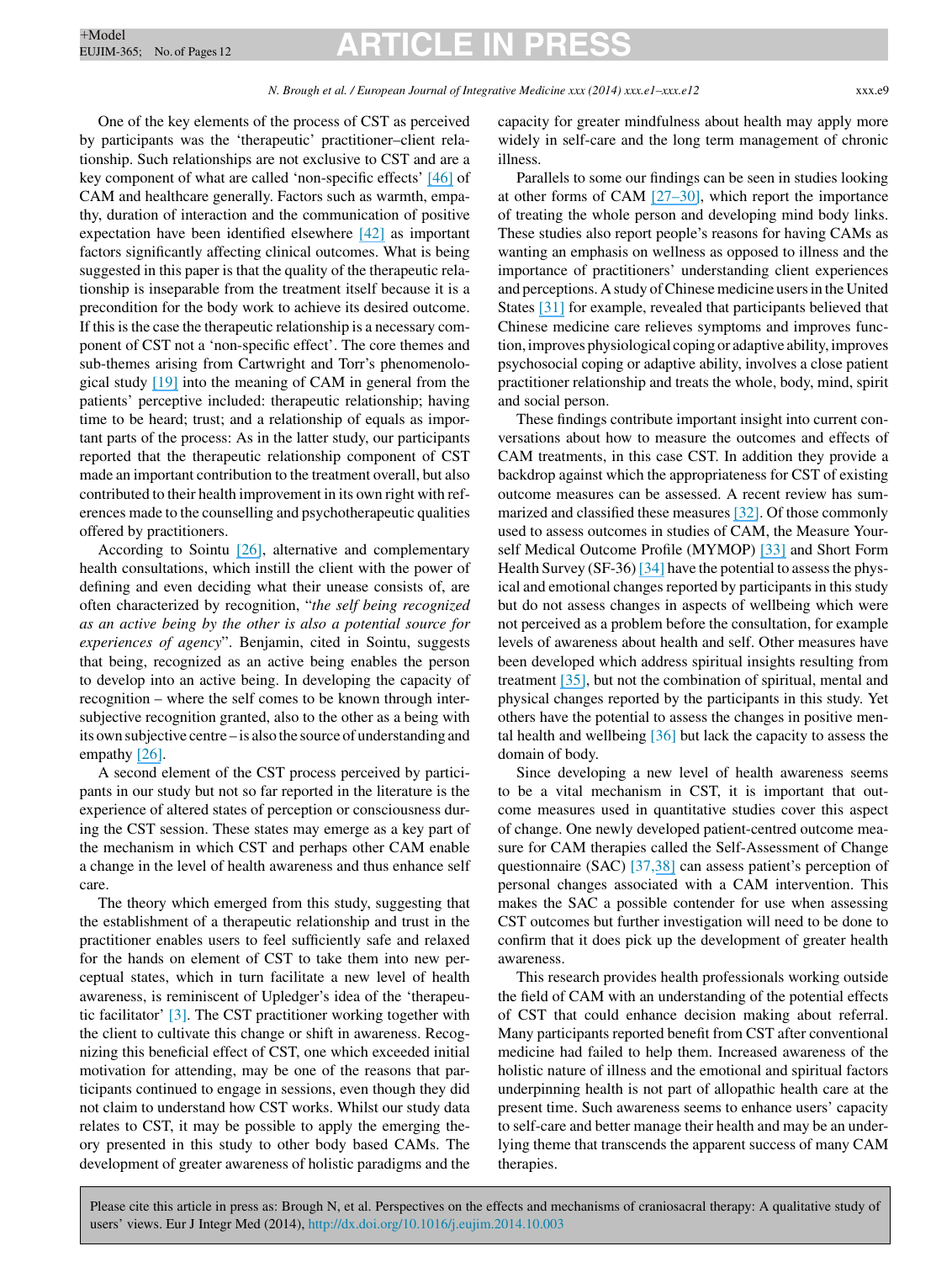### xxx.e10 *N. Brough et al. / European Journal of Integrative Medicine xxx (2014) xxx.e1–xxx.e12*

### **Limitations of this study**

This was a self selected group of participants who were extremely happy to talk about their experiences of CST, introducing the possibility of bias. People who have had poor experiences are also often very happy to be given the opportunity to describe them, but that did not appear to be the case here. Most of the participants were female, introducing another possible source of bias. It is possible that the experience of men may be different from those of women, although this was not evident with the small sample of men who contributed to our study. The ratio however closely mirrors that amongst consumers of CAM treatments in the UK [\[39](https://www.researchgate.net/publication/45602954_Complementary_and_alternative_medicine_use_in_England_Results_from_a_national_survey?el=1_x_8&enrichId=rgreq-b1ff20bbe4bdbd958d6c6984d63966f0-XXX&enrichSource=Y292ZXJQYWdlOzI1OTUyNDYwNjtBUzoxNjMwNDY1OTI4ODQ3MzdAMTQxNTg4NDc0NTY0Mg==)[\].](#page-12-0) The data shows an overwhelming sense of positivity from participants even in the case of the one participant whose presenting symptoms did not change but nevertheless reported developing a real sense of wellbeing.

We have recruited through CST practitioners. This will have influenced the sample by favouring people who were still engaged in CST and disenfranchised those who had discontinued it because it was not working for them. Some practitioners invited users to participate from historical records, for example past rather than current users and may have chosen those with particularly positive experiences. Involving CST practitionersin the recruitment process meant that the sample we could recruit had a range of age/gender characteristics and many different health problems. We will have missed talking to clients who had fewer than six sessions of CST. Due to time constraints purposive sampling looking for negatives and theoretic sampling to further develop the emerging theory were not carried out. It is important that future studies purposively seek users with negative experiences and users whose experience may challenge the theory we have developed.

NB is a practitioner researcher and the ethical tensions this created, with regards to the multiple roles she was playing throughout this practice were considered at the design phase of this study and reflexively throughout. As the primary researcher NB, interviewed all of the participants her position as a CST practitioner can also introduce bias. However, any bias towards establishing the effectiveness of CST is offset by her professional responsibilities towards people having CST. In addition, her roles within the CSTA as someone researching on the behalf of its members and being a masters by research candidate when this study was undertaken. AL, JT and SSB were her academic supervisors and GL was her examiner. This research was therefore intensely scrutinized by individuals that have nothing to do with the discipline of CST. According to Costley and Gibbs [\[43\]](https://www.researchgate.net/publication/238397782_Researching_others_Care_as_an_ethic_for_practitioner_researchers?el=1_x_8&enrichId=rgreq-b1ff20bbe4bdbd958d6c6984d63966f0-XXX&enrichSource=Y292ZXJQYWdlOzI1OTUyNDYwNjtBUzoxNjMwNDY1OTI4ODQ3MzdAMTQxNTg4NDc0NTY0Mg==) there "*lies a connection between self and the communities of practice within which the researcher works and lives"* and "*this is where the ethic of care is at its most potent.*" (pg.92).

Finally, we have captured clients' lived experiences and their perceptions of CST. Participants were very clear that the changes they reported were something to do with CST, but it maybe that these changes could have occurred without CST and we do not know the exact magnitude of the CST contribution. It is also difficult to state with certainty how CST effects healing as it is a dynamic process, and the user's experience is also an important part of the healing process; treatment and outcome cannot be

seen asseparate and outcome cannot be quantitatively measured using existing measures. As stated earlier, 'healing' or 'treatment' does not imply symptoms resolving or even relieving, as for some participants, it is the change in awareness, outlook on life or the way they cope with their condition that is important to them. A full report on all the findings of this study has been published as an MPhil Thesis at Warwick University [\[40\].](#page-12-0)

### **Conclusion**

People consult CST practitioners for a variety of chronic conditions, many having tried conventional medicine unsuccessfully. Their accounts suggest that CST could make a valuable contribution to health care, enabling health awareness and a more sophisticated level of self-care among people with chronic mental and physical health problems.

The quality of the therapeutic relationship with the CST practitioner appears as a necessary component of successful CST, not merely a non-specific effect. It is this that enables users to experience different perceptual states in the CST session and enhances the effect of active listening and body work.

This paper makes a useful contribution to the CST field having highlighted the key outcomes that are important to users. As there is limited literature on CST the scope for supporting research is great.

The study was undertaken in part to support the identification of suitable outcome measures for CST effectiveness research. Given our findings with regards to the importance of altered perceptions, improvements in capacity to self care and spiritual development, we believe it is necessary to develop a new outcome measure that encompasses all three dimensions of mind, body and spirit.

It is also important to undertake further studies to test and further develop the theory which emerged from this study relating to the ways in which healing can be enabled holistically using CST and to explore the possible relevance of these mechanisms to other body-based CAMs.

### **Financial support**

Cranio-Sacral Therapy Association UK (CSTA) funded N Brough's university fees and research expenses.

### **Conflicts of interest**

Nicola Brough may indirectly benefit from this article as she is a registered Craniosacral Therapist and could benefit from an increase in clients.

### **Acknowledgements**

We would like to thank the CSTA for funding the University fees and research expenses and the CST practitioners who supported the project and the participants' whose honesty and depth of sharing made this a rich experience.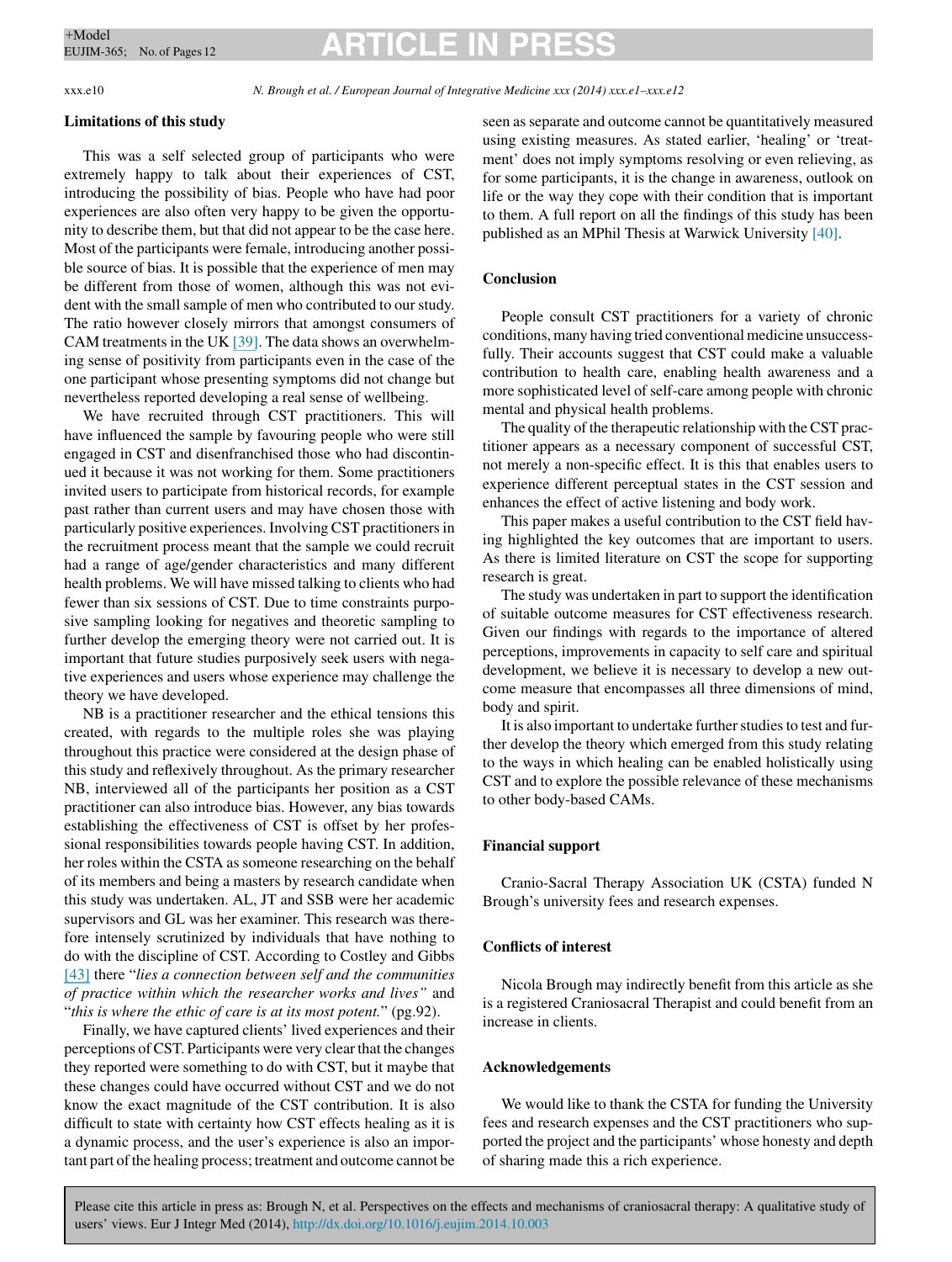### *N. Brough et al. / European Journal of Integrative Medicine xxx (2014) xxx.e1–xxx.e12* xxx.e11

### <span id="page-11-0"></span>**Appendix A.**

### Tables A.1 and B.2.

#### Table A.1 Topic guide.

First stage – rapport building

- Ask about demographics/current life circumstances work, family life. • How many sessions have they had?
	- What other interventions were being had at the time?

Second stage – main interview questions

- What was their expectation of CST?
	- What was their experience of CST?
	- How did they feel after a session?
	- For how long did those feelings last?

Third stage – reflection/taking stock

• Participants were asked to summarize the important outcomes or changes they had noticed whilst having CST and asked to mention anything else that they feel is important in relation to CST that has not already been discussed.

Table B.2

Outcomes associated with the theme of body.

- Pain relief from sciatica and back (Participant 009)
- Relief from tension in the body (Participant 003)
- Improvements in mobility (Participant 008)
- Improved lung capacity, stable easy breathing (Participant 020)
- Settles stomach after chemotherapy (Participant 012)
- Reduces sleep medication for a couple of nights (Participant 004)

### Tables C.3 and D.4.

Table C.3

Outcomes associated with the theme of mind.

- Reduction of anxiety and panic (Participant 002)
- Recovery from depression (Participant 027)
- Less fatigue (Participant 023)
- New emotional awareness (Participant 002)
- Awareness of mind body links (Participant 015 and 002)
- Gained self confidence (Participant 029)
- Learnt new coping strategies (Participant 021)
- Changes in mental attitude (Participant 023)

#### Table D.4

Outcomes associated with the theme of spirit.

- Sense of well-being (Participant 005)
- Felt a lightness of spirit (Participant 027)
- More present, more open hearted (Participant 010)
- Feeling connected in relationships (Participant 002)
- Feeling connected to the wider universe (Participant 022)

### **References**

- [1] [Sutherland](http://refhub.elsevier.com/S1876-3820(14)00306-0/sbref0005) [WG.](http://refhub.elsevier.com/S1876-3820(14)00306-0/sbref0005) [Teachings](http://refhub.elsevier.com/S1876-3820(14)00306-0/sbref0005) [in](http://refhub.elsevier.com/S1876-3820(14)00306-0/sbref0005) [the](http://refhub.elsevier.com/S1876-3820(14)00306-0/sbref0005) [science](http://refhub.elsevier.com/S1876-3820(14)00306-0/sbref0005) [of](http://refhub.elsevier.com/S1876-3820(14)00306-0/sbref0005) [osteopathy.](http://refhub.elsevier.com/S1876-3820(14)00306-0/sbref0005) [Fort](http://refhub.elsevier.com/S1876-3820(14)00306-0/sbref0005) [Worth,](http://refhub.elsevier.com/S1876-3820(14)00306-0/sbref0005) [TX:](http://refhub.elsevier.com/S1876-3820(14)00306-0/sbref0005) [Sutherland](http://refhub.elsevier.com/S1876-3820(14)00306-0/sbref0005) [Cranial](http://refhub.elsevier.com/S1876-3820(14)00306-0/sbref0005) [Teaching](http://refhub.elsevier.com/S1876-3820(14)00306-0/sbref0005) [Foundation,](http://refhub.elsevier.com/S1876-3820(14)00306-0/sbref0005) [Inc.;](http://refhub.elsevier.com/S1876-3820(14)00306-0/sbref0005) [1990.](http://refhub.elsevier.com/S1876-3820(14)00306-0/sbref0005)
- [2] [Upledger](http://refhub.elsevier.com/S1876-3820(14)00306-0/sbref0010) [J.](http://refhub.elsevier.com/S1876-3820(14)00306-0/sbref0010) [Response](http://refhub.elsevier.com/S1876-3820(14)00306-0/sbref0010) [to](http://refhub.elsevier.com/S1876-3820(14)00306-0/sbref0010) [Craniosacral](https://www.researchgate.net/publication/244877593_Response_to_Craniosacral_iatrogenesis?el=1_x_8&enrichId=rgreq-b1ff20bbe4bdbd958d6c6984d63966f0-XXX&enrichSource=Y292ZXJQYWdlOzI1OTUyNDYwNjtBUzoxNjMwNDY1OTI4ODQ3MzdAMTQxNTg4NDc0NTY0Mg==) [iatrogenesis.](http://refhub.elsevier.com/S1876-3820(14)00306-0/sbref0010) [J](http://refhub.elsevier.com/S1876-3820(14)00306-0/sbref0010) [Bodyw](http://refhub.elsevier.com/S1876-3820(14)00306-0/sbref0010) [Mov](http://refhub.elsevier.com/S1876-3820(14)00306-0/sbref0010) [Ther](http://refhub.elsevier.com/S1876-3820(14)00306-0/sbref0010) [1](https://www.researchgate.net/publication/244877593_Response_to_Craniosacral_iatrogenesis?el=1_x_8&enrichId=rgreq-b1ff20bbe4bdbd958d6c6984d63966f0-XXX&enrichSource=Y292ZXJQYWdlOzI1OTUyNDYwNjtBUzoxNjMwNDY1OTI4ODQ3MzdAMTQxNTg4NDc0NTY0Mg==)[996;1\(1\):](http://refhub.elsevier.com/S1876-3820(14)00306-0/sbref0010)[6–8.](https://www.researchgate.net/publication/244877593_Response_to_Craniosacral_iatrogenesis?el=1_x_8&enrichId=rgreq-b1ff20bbe4bdbd958d6c6984d63966f0-XXX&enrichSource=Y292ZXJQYWdlOzI1OTUyNDYwNjtBUzoxNjMwNDY1OTI4ODQ3MzdAMTQxNTg4NDc0NTY0Mg==)
- [3] [Upledger](http://refhub.elsevier.com/S1876-3820(14)00306-0/sbref0015) [J,](http://refhub.elsevier.com/S1876-3820(14)00306-0/sbref0015) [Vredevoogd](http://refhub.elsevier.com/S1876-3820(14)00306-0/sbref0015) [J.](http://refhub.elsevier.com/S1876-3820(14)00306-0/sbref0015) [Craniosacral](http://refhub.elsevier.com/S1876-3820(14)00306-0/sbref0015) [therapy.](http://refhub.elsevier.com/S1876-3820(14)00306-0/sbref0015) [Seattle:](http://refhub.elsevier.com/S1876-3820(14)00306-0/sbref0015) [Eastland](http://refhub.elsevier.com/S1876-3820(14)00306-0/sbref0015) [Press;](http://refhub.elsevier.com/S1876-3820(14)00306-0/sbref0015) [1983.](http://refhub.elsevier.com/S1876-3820(14)00306-0/sbref0015)
- [4] [Green](http://refhub.elsevier.com/S1876-3820(14)00306-0/sbref0020) [C,](http://refhub.elsevier.com/S1876-3820(14)00306-0/sbref0020) [Martin](http://refhub.elsevier.com/S1876-3820(14)00306-0/sbref0020) [C,](http://refhub.elsevier.com/S1876-3820(14)00306-0/sbref0020) [Bassett](http://refhub.elsevier.com/S1876-3820(14)00306-0/sbref0020) [K,](http://refhub.elsevier.com/S1876-3820(14)00306-0/sbref0020) [Kazanjian](http://refhub.elsevier.com/S1876-3820(14)00306-0/sbref0020) [A.](http://refhub.elsevier.com/S1876-3820(14)00306-0/sbref0020) [A](http://refhub.elsevier.com/S1876-3820(14)00306-0/sbref0020) [systematic](https://www.researchgate.net/publication/12607045_A_systematic_review_of_craniosacral_therapy_Biological_plausibility_assessment_reliability_and_clinical_effectiveness?el=1_x_8&enrichId=rgreq-b1ff20bbe4bdbd958d6c6984d63966f0-XXX&enrichSource=Y292ZXJQYWdlOzI1OTUyNDYwNjtBUzoxNjMwNDY1OTI4ODQ3MzdAMTQxNTg4NDc0NTY0Mg==) [review](http://refhub.elsevier.com/S1876-3820(14)00306-0/sbref0020) [of](http://refhub.elsevier.com/S1876-3820(14)00306-0/sbref0020) [cran](http://refhub.elsevier.com/S1876-3820(14)00306-0/sbref0020)[iosacral](http://refhub.elsevier.com/S1876-3820(14)00306-0/sbref0020) [therapy:](http://refhub.elsevier.com/S1876-3820(14)00306-0/sbref0020) [biological](http://refhub.elsevier.com/S1876-3820(14)00306-0/sbref0020) [plausibility,](https://www.researchgate.net/publication/12607045_A_systematic_review_of_craniosacral_therapy_Biological_plausibility_assessment_reliability_and_clinical_effectiveness?el=1_x_8&enrichId=rgreq-b1ff20bbe4bdbd958d6c6984d63966f0-XXX&enrichSource=Y292ZXJQYWdlOzI1OTUyNDYwNjtBUzoxNjMwNDY1OTI4ODQ3MzdAMTQxNTg4NDc0NTY0Mg==) [assessment](http://refhub.elsevier.com/S1876-3820(14)00306-0/sbref0020) [reliability](http://refhub.elsevier.com/S1876-3820(14)00306-0/sbref0020) [and](http://refhub.elsevier.com/S1876-3820(14)00306-0/sbref0020) [clinical](http://refhub.elsevier.com/S1876-3820(14)00306-0/sbref0020) [effectiveness.](http://refhub.elsevier.com/S1876-3820(14)00306-0/sbref0020) [Complement](http://refhub.elsevier.com/S1876-3820(14)00306-0/sbref0020) [Ther](http://refhub.elsevier.com/S1876-3820(14)00306-0/sbref0020) [Med](http://refhub.elsevier.com/S1876-3820(14)00306-0/sbref0020) [1999;7\(4\):201–7.](https://www.researchgate.net/publication/12607045_A_systematic_review_of_craniosacral_therapy_Biological_plausibility_assessment_reliability_and_clinical_effectiveness?el=1_x_8&enrichId=rgreq-b1ff20bbe4bdbd958d6c6984d63966f0-XXX&enrichSource=Y292ZXJQYWdlOzI1OTUyNDYwNjtBUzoxNjMwNDY1OTI4ODQ3MzdAMTQxNTg4NDc0NTY0Mg==)
- [5] Jäkel A, von [Hauenschild](https://www.researchgate.net/publication/232963223_A_systematic_review_to_evaluate_the_clinical_benefits_of_craniosacral_therapy?el=1_x_8&enrichId=rgreq-b1ff20bbe4bdbd958d6c6984d63966f0-XXX&enrichSource=Y292ZXJQYWdlOzI1OTUyNDYwNjtBUzoxNjMwNDY1OTI4ODQ3MzdAMTQxNTg4NDc0NTY0Mg==) P. A systematic review to evaluate the clinical benefits of craniosacral therapy. [Complement](https://www.researchgate.net/publication/232963223_A_systematic_review_to_evaluate_the_clinical_benefits_of_craniosacral_therapy?el=1_x_8&enrichId=rgreq-b1ff20bbe4bdbd958d6c6984d63966f0-XXX&enrichSource=Y292ZXJQYWdlOzI1OTUyNDYwNjtBUzoxNjMwNDY1OTI4ODQ3MzdAMTQxNTg4NDc0NTY0Mg==) Ther Med 2012;20(6):456–65, [http://dx.doi.org/10.1016/j.ctim.2012.07.009.](https://www.researchgate.net/publication/232963223_A_systematic_review_to_evaluate_the_clinical_benefits_of_craniosacral_therapy?el=1_x_8&enrichId=rgreq-b1ff20bbe4bdbd958d6c6984d63966f0-XXX&enrichSource=Y292ZXJQYWdlOzI1OTUyNDYwNjtBUzoxNjMwNDY1OTI4ODQ3MzdAMTQxNTg4NDc0NTY0Mg==)
- [6] [Isbell](http://refhub.elsevier.com/S1876-3820(14)00306-0/sbref0030) [B,](http://refhub.elsevier.com/S1876-3820(14)00306-0/sbref0030) [Carroll](http://refhub.elsevier.com/S1876-3820(14)00306-0/sbref0030) [S.](http://refhub.elsevier.com/S1876-3820(14)00306-0/sbref0030) [The](http://refhub.elsevier.com/S1876-3820(14)00306-0/sbref0030) [effectiveness](https://www.researchgate.net/publication/237381404_The_effectiveness_of_craniosacral_treatment?el=1_x_8&enrichId=rgreq-b1ff20bbe4bdbd958d6c6984d63966f0-XXX&enrichSource=Y292ZXJQYWdlOzI1OTUyNDYwNjtBUzoxNjMwNDY1OTI4ODQ3MzdAMTQxNTg4NDc0NTY0Mg==) [of](http://refhub.elsevier.com/S1876-3820(14)00306-0/sbref0030) [craniosacral](http://refhub.elsevier.com/S1876-3820(14)00306-0/sbref0030) [treatment.](http://refhub.elsevier.com/S1876-3820(14)00306-0/sbref0030) [Fulcrum](http://refhub.elsevier.com/S1876-3820(14)00306-0/sbref0030) [J](http://refhub.elsevier.com/S1876-3820(14)00306-0/sbref0030) [Craniosacral](http://refhub.elsevier.com/S1876-3820(14)00306-0/sbref0030) [Ther](http://refhub.elsevier.com/S1876-3820(14)00306-0/sbref0030) [Assoc](http://refhub.elsevier.com/S1876-3820(14)00306-0/sbref0030) [2](https://www.researchgate.net/publication/237381404_The_effectiveness_of_craniosacral_treatment?el=1_x_8&enrichId=rgreq-b1ff20bbe4bdbd958d6c6984d63966f0-XXX&enrichSource=Y292ZXJQYWdlOzI1OTUyNDYwNjtBUzoxNjMwNDY1OTI4ODQ3MzdAMTQxNTg4NDc0NTY0Mg==)[007;41:2](http://refhub.elsevier.com/S1876-3820(14)00306-0/sbref0030)[–5.](https://www.researchgate.net/publication/237381404_The_effectiveness_of_craniosacral_treatment?el=1_x_8&enrichId=rgreq-b1ff20bbe4bdbd958d6c6984d63966f0-XXX&enrichSource=Y292ZXJQYWdlOzI1OTUyNDYwNjtBUzoxNjMwNDY1OTI4ODQ3MzdAMTQxNTg4NDc0NTY0Mg==)
- [7] [Neira](http://refhub.elsevier.com/S1876-3820(14)00306-0/sbref0035) [S,](http://refhub.elsevier.com/S1876-3820(14)00306-0/sbref0035) Elliot C[R](http://refhub.elsevier.com/S1876-3820(14)00306-0/sbref0035), Isbell B. Can [craniosacral](http://refhub.elsevier.com/S1876-3820(14)00306-0/sbref0035) [treatment](http://refhub.elsevier.com/S1876-3820(14)00306-0/sbref0035) [improve](http://refhub.elsevier.com/S1876-3820(14)00306-0/sbref0035) [the](http://refhub.elsevier.com/S1876-3820(14)00306-0/sbref0035) [general](http://refhub.elsevier.com/S1876-3820(14)00306-0/sbref0035) [well](http://refhub.elsevier.com/S1876-3820(14)00306-0/sbref0035) [being](http://refhub.elsevier.com/S1876-3820(14)00306-0/sbref0035) [of](http://refhub.elsevier.com/S1876-3820(14)00306-0/sbref0035) [patient?](http://refhub.elsevier.com/S1876-3820(14)00306-0/sbref0035) [Fulcrum](http://refhub.elsevier.com/S1876-3820(14)00306-0/sbref0035) [J](http://refhub.elsevier.com/S1876-3820(14)00306-0/sbref0035) [Craniosacral](http://refhub.elsevier.com/S1876-3820(14)00306-0/sbref0035) [Ther](http://refhub.elsevier.com/S1876-3820(14)00306-0/sbref0035) [Assoc](http://refhub.elsevier.com/S1876-3820(14)00306-0/sbref0035) [2](https://www.researchgate.net/publication/285649192_Can_craniosacral_treatment_improve_the_general_well_being_of_patient?el=1_x_8&enrichId=rgreq-b1ff20bbe4bdbd958d6c6984d63966f0-XXX&enrichSource=Y292ZXJQYWdlOzI1OTUyNDYwNjtBUzoxNjMwNDY1OTI4ODQ3MzdAMTQxNTg4NDc0NTY0Mg==)[005;37:](http://refhub.elsevier.com/S1876-3820(14)00306-0/sbref0035)[6–9.](https://www.researchgate.net/publication/285649192_Can_craniosacral_treatment_improve_the_general_well_being_of_patient?el=1_x_8&enrichId=rgreq-b1ff20bbe4bdbd958d6c6984d63966f0-XXX&enrichSource=Y292ZXJQYWdlOzI1OTUyNDYwNjtBUzoxNjMwNDY1OTI4ODQ3MzdAMTQxNTg4NDc0NTY0Mg==)
- [8] [Harrison](http://refhub.elsevier.com/S1876-3820(14)00306-0/sbref0040) [R,](http://refhub.elsevier.com/S1876-3820(14)00306-0/sbref0040) [Page](http://refhub.elsevier.com/S1876-3820(14)00306-0/sbref0040) [JS.](http://refhub.elsevier.com/S1876-3820(14)00306-0/sbref0040) [Multi](http://refhub.elsevier.com/S1876-3820(14)00306-0/sbref0040) [practitioner](http://refhub.elsevier.com/S1876-3820(14)00306-0/sbref0040) [upledger](http://refhub.elsevier.com/S1876-3820(14)00306-0/sbref0040) [craniosacral](https://www.researchgate.net/publication/49736613_Multipractitioner_Upledger_CranioSacral_Therapy_Descriptive_Outcome_Study_2007-2008?el=1_x_8&enrichId=rgreq-b1ff20bbe4bdbd958d6c6984d63966f0-XXX&enrichSource=Y292ZXJQYWdlOzI1OTUyNDYwNjtBUzoxNjMwNDY1OTI4ODQ3MzdAMTQxNTg4NDc0NTY0Mg==) [ther](http://refhub.elsevier.com/S1876-3820(14)00306-0/sbref0040)[apy:](http://refhub.elsevier.com/S1876-3820(14)00306-0/sbref0040) [descriptive](http://refhub.elsevier.com/S1876-3820(14)00306-0/sbref0040) [outcome](http://refhub.elsevier.com/S1876-3820(14)00306-0/sbref0040) [study](http://refhub.elsevier.com/S1876-3820(14)00306-0/sbref0040) [2007–2008.](http://refhub.elsevier.com/S1876-3820(14)00306-0/sbref0040) [J](http://refhub.elsevier.com/S1876-3820(14)00306-0/sbref0040) [Altern](http://refhub.elsevier.com/S1876-3820(14)00306-0/sbref0040) [C](https://www.researchgate.net/publication/49736613_Multipractitioner_Upledger_CranioSacral_Therapy_Descriptive_Outcome_Study_2007-2008?el=1_x_8&enrichId=rgreq-b1ff20bbe4bdbd958d6c6984d63966f0-XXX&enrichSource=Y292ZXJQYWdlOzI1OTUyNDYwNjtBUzoxNjMwNDY1OTI4ODQ3MzdAMTQxNTg4NDc0NTY0Mg==)[omplement](http://refhub.elsevier.com/S1876-3820(14)00306-0/sbref0040) [Med](http://refhub.elsevier.com/S1876-3820(14)00306-0/sbref0040) [2011;17\(1\):1](http://refhub.elsevier.com/S1876-3820(14)00306-0/sbref0040)[3–7.](https://www.researchgate.net/publication/49736613_Multipractitioner_Upledger_CranioSacral_Therapy_Descriptive_Outcome_Study_2007-2008?el=1_x_8&enrichId=rgreq-b1ff20bbe4bdbd958d6c6984d63966f0-XXX&enrichSource=Y292ZXJQYWdlOzI1OTUyNDYwNjtBUzoxNjMwNDY1OTI4ODQ3MzdAMTQxNTg4NDc0NTY0Mg==)
- [9] [Mann](http://refhub.elsevier.com/S1876-3820(14)00306-0/sbref0045) [JD,](http://refhub.elsevier.com/S1876-3820(14)00306-0/sbref0045) [Faurot](http://refhub.elsevier.com/S1876-3820(14)00306-0/sbref0045) [KR,](http://refhub.elsevier.com/S1876-3820(14)00306-0/sbref0045) [Wilkinson](http://refhub.elsevier.com/S1876-3820(14)00306-0/sbref0045) [L,](http://refhub.elsevier.com/S1876-3820(14)00306-0/sbref0045) [Curtis](http://refhub.elsevier.com/S1876-3820(14)00306-0/sbref0045) [P,](http://refhub.elsevier.com/S1876-3820(14)00306-0/sbref0045) [Coeytaux](http://refhub.elsevier.com/S1876-3820(14)00306-0/sbref0045) [RR,](http://refhub.elsevier.com/S1876-3820(14)00306-0/sbref0045) [Suchindran](https://www.researchgate.net/publication/5316500_Craniosacral_therapy_for_migraine_Protocol_development_for_an_exploratory_controlled_clinical_trial?el=1_x_8&enrichId=rgreq-b1ff20bbe4bdbd958d6c6984d63966f0-XXX&enrichSource=Y292ZXJQYWdlOzI1OTUyNDYwNjtBUzoxNjMwNDY1OTI4ODQ3MzdAMTQxNTg4NDc0NTY0Mg==) [C,](http://refhub.elsevier.com/S1876-3820(14)00306-0/sbref0045) [Gaylord](http://refhub.elsevier.com/S1876-3820(14)00306-0/sbref0045) [SA.](http://refhub.elsevier.com/S1876-3820(14)00306-0/sbref0045) [Craniosacral](http://refhub.elsevier.com/S1876-3820(14)00306-0/sbref0045) [therapy](http://refhub.elsevier.com/S1876-3820(14)00306-0/sbref0045) [for](http://refhub.elsevier.com/S1876-3820(14)00306-0/sbref0045) [migraine:](http://refhub.elsevier.com/S1876-3820(14)00306-0/sbref0045) [protocol](http://refhub.elsevier.com/S1876-3820(14)00306-0/sbref0045) [dev](https://www.researchgate.net/publication/5316500_Craniosacral_therapy_for_migraine_Protocol_development_for_an_exploratory_controlled_clinical_trial?el=1_x_8&enrichId=rgreq-b1ff20bbe4bdbd958d6c6984d63966f0-XXX&enrichSource=Y292ZXJQYWdlOzI1OTUyNDYwNjtBUzoxNjMwNDY1OTI4ODQ3MzdAMTQxNTg4NDc0NTY0Mg==)[elopment](http://refhub.elsevier.com/S1876-3820(14)00306-0/sbref0045) [for](http://refhub.elsevier.com/S1876-3820(14)00306-0/sbref0045) [an](http://refhub.elsevier.com/S1876-3820(14)00306-0/sbref0045) [exploratory](http://refhub.elsevier.com/S1876-3820(14)00306-0/sbref0045) [controlled](http://refhub.elsevier.com/S1876-3820(14)00306-0/sbref0045) [clinical](http://refhub.elsevier.com/S1876-3820(14)00306-0/sbref0045) [trial.](http://refhub.elsevier.com/S1876-3820(14)00306-0/sbref0045) [BMC](http://refhub.elsevier.com/S1876-3820(14)00306-0/sbref0045) [C](https://www.researchgate.net/publication/5316500_Craniosacral_therapy_for_migraine_Protocol_development_for_an_exploratory_controlled_clinical_trial?el=1_x_8&enrichId=rgreq-b1ff20bbe4bdbd958d6c6984d63966f0-XXX&enrichSource=Y292ZXJQYWdlOzI1OTUyNDYwNjtBUzoxNjMwNDY1OTI4ODQ3MzdAMTQxNTg4NDc0NTY0Mg==)[omplement](http://refhub.elsevier.com/S1876-3820(14)00306-0/sbref0045) [Altern](http://refhub.elsevier.com/S1876-3820(14)00306-0/sbref0045) [Med](http://refhub.elsevier.com/S1876-3820(14)00306-0/sbref0045) [2008;8\(28\).](http://refhub.elsevier.com/S1876-3820(14)00306-0/sbref0045)
- [10] [Mehl-Madrona](https://www.researchgate.net/publication/6567384_The_Impact_of_Acupuncture_and_Craniosacral_Therapy_Interventions_on_Clinical_Outcomes_in_Adults_With_Asthma?el=1_x_8&enrichId=rgreq-b1ff20bbe4bdbd958d6c6984d63966f0-XXX&enrichSource=Y292ZXJQYWdlOzI1OTUyNDYwNjtBUzoxNjMwNDY1OTI4ODQ3MzdAMTQxNTg4NDc0NTY0Mg==) [L,](http://refhub.elsevier.com/S1876-3820(14)00306-0/sbref0050) Kligler B, [Silverman](http://refhub.elsevier.com/S1876-3820(14)00306-0/sbref0050) [S,](http://refhub.elsevier.com/S1876-3820(14)00306-0/sbref0050) [Lynton](http://refhub.elsevier.com/S1876-3820(14)00306-0/sbref0050) [H,](http://refhub.elsevier.com/S1876-3820(14)00306-0/sbref0050) Merrell W. [The](http://refhub.elsevier.com/S1876-3820(14)00306-0/sbref0050) [impact](http://refhub.elsevier.com/S1876-3820(14)00306-0/sbref0050) [of](http://refhub.elsevier.com/S1876-3820(14)00306-0/sbref0050) [acupuncture](http://refhub.elsevier.com/S1876-3820(14)00306-0/sbref0050) [and](http://refhub.elsevier.com/S1876-3820(14)00306-0/sbref0050) [craniosacral](http://refhub.elsevier.com/S1876-3820(14)00306-0/sbref0050) [therapy](http://refhub.elsevier.com/S1876-3820(14)00306-0/sbref0050) [interventions](https://www.researchgate.net/publication/6567384_The_Impact_of_Acupuncture_and_Craniosacral_Therapy_Interventions_on_Clinical_Outcomes_in_Adults_With_Asthma?el=1_x_8&enrichId=rgreq-b1ff20bbe4bdbd958d6c6984d63966f0-XXX&enrichSource=Y292ZXJQYWdlOzI1OTUyNDYwNjtBUzoxNjMwNDY1OTI4ODQ3MzdAMTQxNTg4NDc0NTY0Mg==) [on](http://refhub.elsevier.com/S1876-3820(14)00306-0/sbref0050) [clinical](http://refhub.elsevier.com/S1876-3820(14)00306-0/sbref0050) [outcomes](http://refhub.elsevier.com/S1876-3820(14)00306-0/sbref0050) [in](http://refhub.elsevier.com/S1876-3820(14)00306-0/sbref0050) [adults](http://refhub.elsevier.com/S1876-3820(14)00306-0/sbref0050) [with](http://refhub.elsevier.com/S1876-3820(14)00306-0/sbref0050) [asthma.](http://refhub.elsevier.com/S1876-3820(14)00306-0/sbref0050) [Explore](http://refhub.elsevier.com/S1876-3820(14)00306-0/sbref0050) [J](http://refhub.elsevier.com/S1876-3820(14)00306-0/sbref0050) [Sci](http://refhub.elsevier.com/S1876-3820(14)00306-0/sbref0050) [Heal](http://refhub.elsevier.com/S1876-3820(14)00306-0/sbref0050) [2007;3\(1\):2](http://refhub.elsevier.com/S1876-3820(14)00306-0/sbref0050)[8–36.](https://www.researchgate.net/publication/6567384_The_Impact_of_Acupuncture_and_Craniosacral_Therapy_Interventions_on_Clinical_Outcomes_in_Adults_With_Asthma?el=1_x_8&enrichId=rgreq-b1ff20bbe4bdbd958d6c6984d63966f0-XXX&enrichSource=Y292ZXJQYWdlOzI1OTUyNDYwNjtBUzoxNjMwNDY1OTI4ODQ3MzdAMTQxNTg4NDc0NTY0Mg==)
- [11] [Raviv](http://refhub.elsevier.com/S1876-3820(14)00306-0/sbref0055) [G,](http://refhub.elsevier.com/S1876-3820(14)00306-0/sbref0055) [Shefi](http://refhub.elsevier.com/S1876-3820(14)00306-0/sbref0055) [S,](http://refhub.elsevier.com/S1876-3820(14)00306-0/sbref0055) [Nizani](http://refhub.elsevier.com/S1876-3820(14)00306-0/sbref0055) [D,](http://refhub.elsevier.com/S1876-3820(14)00306-0/sbref0055) [Achiron](http://refhub.elsevier.com/S1876-3820(14)00306-0/sbref0055) [A.](http://refhub.elsevier.com/S1876-3820(14)00306-0/sbref0055) [Effect](http://refhub.elsevier.com/S1876-3820(14)00306-0/sbref0055) [of](http://refhub.elsevier.com/S1876-3820(14)00306-0/sbref0055) [craniosacral](https://www.researchgate.net/publication/24253556_Effect_of_craniosacral_therapy_on_lower_urinary_tract_signs_and_symptoms_in_multiple_sclerosis?el=1_x_8&enrichId=rgreq-b1ff20bbe4bdbd958d6c6984d63966f0-XXX&enrichSource=Y292ZXJQYWdlOzI1OTUyNDYwNjtBUzoxNjMwNDY1OTI4ODQ3MzdAMTQxNTg4NDc0NTY0Mg==) [therapy](http://refhub.elsevier.com/S1876-3820(14)00306-0/sbref0055) [on](http://refhub.elsevier.com/S1876-3820(14)00306-0/sbref0055) [lower](http://refhub.elsevier.com/S1876-3820(14)00306-0/sbref0055) [urinary](http://refhub.elsevier.com/S1876-3820(14)00306-0/sbref0055) [tract](http://refhub.elsevier.com/S1876-3820(14)00306-0/sbref0055) [signs](http://refhub.elsevier.com/S1876-3820(14)00306-0/sbref0055) [and](http://refhub.elsevier.com/S1876-3820(14)00306-0/sbref0055) [symptoms](http://refhub.elsevier.com/S1876-3820(14)00306-0/sbref0055) [in](http://refhub.elsevier.com/S1876-3820(14)00306-0/sbref0055) [multiple](http://refhub.elsevier.com/S1876-3820(14)00306-0/sbref0055) [sclerosis.](http://refhub.elsevier.com/S1876-3820(14)00306-0/sbref0055) [C](https://www.researchgate.net/publication/24253556_Effect_of_craniosacral_therapy_on_lower_urinary_tract_signs_and_symptoms_in_multiple_sclerosis?el=1_x_8&enrichId=rgreq-b1ff20bbe4bdbd958d6c6984d63966f0-XXX&enrichSource=Y292ZXJQYWdlOzI1OTUyNDYwNjtBUzoxNjMwNDY1OTI4ODQ3MzdAMTQxNTg4NDc0NTY0Mg==)[omplement](http://refhub.elsevier.com/S1876-3820(14)00306-0/sbref0055) [Ther](http://refhub.elsevier.com/S1876-3820(14)00306-0/sbref0055) [Clin](http://refhub.elsevier.com/S1876-3820(14)00306-0/sbref0055) [Pract](http://refhub.elsevier.com/S1876-3820(14)00306-0/sbref0055) [2](https://www.researchgate.net/publication/24253556_Effect_of_craniosacral_therapy_on_lower_urinary_tract_signs_and_symptoms_in_multiple_sclerosis?el=1_x_8&enrichId=rgreq-b1ff20bbe4bdbd958d6c6984d63966f0-XXX&enrichSource=Y292ZXJQYWdlOzI1OTUyNDYwNjtBUzoxNjMwNDY1OTI4ODQ3MzdAMTQxNTg4NDc0NTY0Mg==)[009;15\(2\):7](http://refhub.elsevier.com/S1876-3820(14)00306-0/sbref0055)[2–5.](https://www.researchgate.net/publication/24253556_Effect_of_craniosacral_therapy_on_lower_urinary_tract_signs_and_symptoms_in_multiple_sclerosis?el=1_x_8&enrichId=rgreq-b1ff20bbe4bdbd958d6c6984d63966f0-XXX&enrichSource=Y292ZXJQYWdlOzI1OTUyNDYwNjtBUzoxNjMwNDY1OTI4ODQ3MzdAMTQxNTg4NDc0NTY0Mg==)
- [12] [Gerdner](http://refhub.elsevier.com/S1876-3820(14)00306-0/sbref0060) [LA,](http://refhub.elsevier.com/S1876-3820(14)00306-0/sbref0060) [Hart](http://refhub.elsevier.com/S1876-3820(14)00306-0/sbref0060) [LK,](http://refhub.elsevier.com/S1876-3820(14)00306-0/sbref0060) [Zimmerman](http://refhub.elsevier.com/S1876-3820(14)00306-0/sbref0060) [MB.](http://refhub.elsevier.com/S1876-3820(14)00306-0/sbref0060) [Craniosacral](https://www.researchgate.net/publication/5501181_Craniosacral_still_point_technique_Exploring_its_effects_in_individuals_with_dementia?el=1_x_8&enrichId=rgreq-b1ff20bbe4bdbd958d6c6984d63966f0-XXX&enrichSource=Y292ZXJQYWdlOzI1OTUyNDYwNjtBUzoxNjMwNDY1OTI4ODQ3MzdAMTQxNTg4NDc0NTY0Mg==) [still](http://refhub.elsevier.com/S1876-3820(14)00306-0/sbref0060) [point](http://refhub.elsevier.com/S1876-3820(14)00306-0/sbref0060) [tech](http://refhub.elsevier.com/S1876-3820(14)00306-0/sbref0060)[nique:](http://refhub.elsevier.com/S1876-3820(14)00306-0/sbref0060) [exploring](http://refhub.elsevier.com/S1876-3820(14)00306-0/sbref0060) [its](http://refhub.elsevier.com/S1876-3820(14)00306-0/sbref0060) [effects](http://refhub.elsevier.com/S1876-3820(14)00306-0/sbref0060) [in](http://refhub.elsevier.com/S1876-3820(14)00306-0/sbref0060) [individuals](https://www.researchgate.net/publication/5501181_Craniosacral_still_point_technique_Exploring_its_effects_in_individuals_with_dementia?el=1_x_8&enrichId=rgreq-b1ff20bbe4bdbd958d6c6984d63966f0-XXX&enrichSource=Y292ZXJQYWdlOzI1OTUyNDYwNjtBUzoxNjMwNDY1OTI4ODQ3MzdAMTQxNTg4NDc0NTY0Mg==) [with](http://refhub.elsevier.com/S1876-3820(14)00306-0/sbref0060) [dementia.](http://refhub.elsevier.com/S1876-3820(14)00306-0/sbref0060) [J](http://refhub.elsevier.com/S1876-3820(14)00306-0/sbref0060) [Gerontol](http://refhub.elsevier.com/S1876-3820(14)00306-0/sbref0060) [Nurs](http://refhub.elsevier.com/S1876-3820(14)00306-0/sbref0060) [2008;34\(3\):36–45.](https://www.researchgate.net/publication/5501181_Craniosacral_still_point_technique_Exploring_its_effects_in_individuals_with_dementia?el=1_x_8&enrichId=rgreq-b1ff20bbe4bdbd958d6c6984d63966f0-XXX&enrichSource=Y292ZXJQYWdlOzI1OTUyNDYwNjtBUzoxNjMwNDY1OTI4ODQ3MzdAMTQxNTg4NDc0NTY0Mg==)
- [13] [Verhoef](http://refhub.elsevier.com/S1876-3820(14)00306-0/sbref0065) [MJ,](http://refhub.elsevier.com/S1876-3820(14)00306-0/sbref0065) [Mulkins](http://refhub.elsevier.com/S1876-3820(14)00306-0/sbref0065) [A,](http://refhub.elsevier.com/S1876-3820(14)00306-0/sbref0065) [Boon](http://refhub.elsevier.com/S1876-3820(14)00306-0/sbref0065) [H.](http://refhub.elsevier.com/S1876-3820(14)00306-0/sbref0065) [Integrated](https://www.researchgate.net/publication/7437822_Integrative_Health_Care_How_Can_We_Determine_Whether_Patients_Benefit?el=1_x_8&enrichId=rgreq-b1ff20bbe4bdbd958d6c6984d63966f0-XXX&enrichSource=Y292ZXJQYWdlOzI1OTUyNDYwNjtBUzoxNjMwNDY1OTI4ODQ3MzdAMTQxNTg4NDc0NTY0Mg==) [health](http://refhub.elsevier.com/S1876-3820(14)00306-0/sbref0065) [care:](http://refhub.elsevier.com/S1876-3820(14)00306-0/sbref0065) [how](http://refhub.elsevier.com/S1876-3820(14)00306-0/sbref0065) [can](http://refhub.elsevier.com/S1876-3820(14)00306-0/sbref0065) [we](http://refhub.elsevier.com/S1876-3820(14)00306-0/sbref0065) [deter](http://refhub.elsevier.com/S1876-3820(14)00306-0/sbref0065)[mine](http://refhub.elsevier.com/S1876-3820(14)00306-0/sbref0065) [whether](http://refhub.elsevier.com/S1876-3820(14)00306-0/sbref0065) [patients](http://refhub.elsevier.com/S1876-3820(14)00306-0/sbref0065) [benefit.J](http://refhub.elsevier.com/S1876-3820(14)00306-0/sbref0065) [Altern](http://refhub.elsevier.com/S1876-3820(14)00306-0/sbref0065) [Complement](http://refhub.elsevier.com/S1876-3820(14)00306-0/sbref0065) [Med](http://refhub.elsevier.com/S1876-3820(14)00306-0/sbref0065) [2005;11:S57–65.](https://www.researchgate.net/publication/7437822_Integrative_Health_Care_How_Can_We_Determine_Whether_Patients_Benefit?el=1_x_8&enrichId=rgreq-b1ff20bbe4bdbd958d6c6984d63966f0-XXX&enrichSource=Y292ZXJQYWdlOzI1OTUyNDYwNjtBUzoxNjMwNDY1OTI4ODQ3MzdAMTQxNTg4NDc0NTY0Mg==)
- [14] [Verhoef](http://refhub.elsevier.com/S1876-3820(14)00306-0/sbref0070) [MJ,](http://refhub.elsevier.com/S1876-3820(14)00306-0/sbref0070) [Vanderhey](https://www.researchgate.net/publication/6680191_Evaluating_Complementary_and_Alternative_Medicine_Interventions_In_Search_of_Appropriate_Patient-centered_Outcome_Measures?el=1_x_8&enrichId=rgreq-b1ff20bbe4bdbd958d6c6984d63966f0-XXX&enrichSource=Y292ZXJQYWdlOzI1OTUyNDYwNjtBUzoxNjMwNDY1OTI4ODQ3MzdAMTQxNTg4NDc0NTY0Mg==)[de](http://refhub.elsevier.com/S1876-3820(14)00306-0/sbref0070)[n](https://www.researchgate.net/publication/6680191_Evaluating_Complementary_and_Alternative_Medicine_Interventions_In_Search_of_Appropriate_Patient-centered_Outcome_Measures?el=1_x_8&enrichId=rgreq-b1ff20bbe4bdbd958d6c6984d63966f0-XXX&enrichSource=Y292ZXJQYWdlOzI1OTUyNDYwNjtBUzoxNjMwNDY1OTI4ODQ3MzdAMTQxNTg4NDc0NTY0Mg==) [LC,](http://refhub.elsevier.com/S1876-3820(14)00306-0/sbref0070) [Dryden](http://refhub.elsevier.com/S1876-3820(14)00306-0/sbref0070) [T,](http://refhub.elsevier.com/S1876-3820(14)00306-0/sbref0070) [Mallory](http://refhub.elsevier.com/S1876-3820(14)00306-0/sbref0070) [D,](http://refhub.elsevier.com/S1876-3820(14)00306-0/sbref0070) [Ware](http://refhub.elsevier.com/S1876-3820(14)00306-0/sbref0070) [MA.](http://refhub.elsevier.com/S1876-3820(14)00306-0/sbref0070) [Evalu](http://refhub.elsevier.com/S1876-3820(14)00306-0/sbref0070)[ating](http://refhub.elsevier.com/S1876-3820(14)00306-0/sbref0070) [c](https://www.researchgate.net/publication/6680191_Evaluating_Complementary_and_Alternative_Medicine_Interventions_In_Search_of_Appropriate_Patient-centered_Outcome_Measures?el=1_x_8&enrichId=rgreq-b1ff20bbe4bdbd958d6c6984d63966f0-XXX&enrichSource=Y292ZXJQYWdlOzI1OTUyNDYwNjtBUzoxNjMwNDY1OTI4ODQ3MzdAMTQxNTg4NDc0NTY0Mg==)[omplementar](http://refhub.elsevier.com/S1876-3820(14)00306-0/sbref0070)[y](https://www.researchgate.net/publication/6680191_Evaluating_Complementary_and_Alternative_Medicine_Interventions_In_Search_of_Appropriate_Patient-centered_Outcome_Measures?el=1_x_8&enrichId=rgreq-b1ff20bbe4bdbd958d6c6984d63966f0-XXX&enrichSource=Y292ZXJQYWdlOzI1OTUyNDYwNjtBUzoxNjMwNDY1OTI4ODQ3MzdAMTQxNTg4NDc0NTY0Mg==) [and](http://refhub.elsevier.com/S1876-3820(14)00306-0/sbref0070) [alternative](http://refhub.elsevier.com/S1876-3820(14)00306-0/sbref0070) [medicine](http://refhub.elsevier.com/S1876-3820(14)00306-0/sbref0070) [interventions:](http://refhub.elsevier.com/S1876-3820(14)00306-0/sbref0070) [in](http://refhub.elsevier.com/S1876-3820(14)00306-0/sbref0070) [search](http://refhub.elsevier.com/S1876-3820(14)00306-0/sbref0070) [of](http://refhub.elsevier.com/S1876-3820(14)00306-0/sbref0070) [appropriate](http://refhub.elsevier.com/S1876-3820(14)00306-0/sbref0070) [p](https://www.researchgate.net/publication/6680191_Evaluating_Complementary_and_Alternative_Medicine_Interventions_In_Search_of_Appropriate_Patient-centered_Outcome_Measures?el=1_x_8&enrichId=rgreq-b1ff20bbe4bdbd958d6c6984d63966f0-XXX&enrichSource=Y292ZXJQYWdlOzI1OTUyNDYwNjtBUzoxNjMwNDY1OTI4ODQ3MzdAMTQxNTg4NDc0NTY0Mg==)[atient-centered](http://refhub.elsevier.com/S1876-3820(14)00306-0/sbref0070) [outcome](http://refhub.elsevier.com/S1876-3820(14)00306-0/sbref0070) [measures.](http://refhub.elsevier.com/S1876-3820(14)00306-0/sbref0070) [BMC](http://refhub.elsevier.com/S1876-3820(14)00306-0/sbref0070) [Complement](http://refhub.elsevier.com/S1876-3820(14)00306-0/sbref0070) [Altern](http://refhub.elsevier.com/S1876-3820(14)00306-0/sbref0070) [Med](http://refhub.elsevier.com/S1876-3820(14)00306-0/sbref0070) [2006;6:6–38.](https://www.researchgate.net/publication/6680191_Evaluating_Complementary_and_Alternative_Medicine_Interventions_In_Search_of_Appropriate_Patient-centered_Outcome_Measures?el=1_x_8&enrichId=rgreq-b1ff20bbe4bdbd958d6c6984d63966f0-XXX&enrichSource=Y292ZXJQYWdlOzI1OTUyNDYwNjtBUzoxNjMwNDY1OTI4ODQ3MzdAMTQxNTg4NDc0NTY0Mg==)
- [15] [Glaser](http://refhub.elsevier.com/S1876-3820(14)00306-0/sbref0075) [BG,](http://refhub.elsevier.com/S1876-3820(14)00306-0/sbref0075) [Strauss](http://refhub.elsevier.com/S1876-3820(14)00306-0/sbref0075) [AL.](http://refhub.elsevier.com/S1876-3820(14)00306-0/sbref0075) [The](http://refhub.elsevier.com/S1876-3820(14)00306-0/sbref0075) [discovery](https://www.researchgate.net/publication/215915768_The_Discovery_Of_Grounded_Theory_Strategies_For_Qualitative_Research?el=1_x_8&enrichId=rgreq-b1ff20bbe4bdbd958d6c6984d63966f0-XXX&enrichSource=Y292ZXJQYWdlOzI1OTUyNDYwNjtBUzoxNjMwNDY1OTI4ODQ3MzdAMTQxNTg4NDc0NTY0Mg==) [of](http://refhub.elsevier.com/S1876-3820(14)00306-0/sbref0075) [grounded](http://refhub.elsevier.com/S1876-3820(14)00306-0/sbref0075) [theory:](http://refhub.elsevier.com/S1876-3820(14)00306-0/sbref0075) [strategies](http://refhub.elsevier.com/S1876-3820(14)00306-0/sbref0075) [for](http://refhub.elsevier.com/S1876-3820(14)00306-0/sbref0075) [qualitati](http://refhub.elsevier.com/S1876-3820(14)00306-0/sbref0075)[ve](https://www.researchgate.net/publication/215915768_The_Discovery_Of_Grounded_Theory_Strategies_For_Qualitative_Research?el=1_x_8&enrichId=rgreq-b1ff20bbe4bdbd958d6c6984d63966f0-XXX&enrichSource=Y292ZXJQYWdlOzI1OTUyNDYwNjtBUzoxNjMwNDY1OTI4ODQ3MzdAMTQxNTg4NDc0NTY0Mg==) [research.](http://refhub.elsevier.com/S1876-3820(14)00306-0/sbref0075) [Aldine](http://refhub.elsevier.com/S1876-3820(14)00306-0/sbref0075) [de](http://refhub.elsevier.com/S1876-3820(14)00306-0/sbref0075) [Gruyter:](http://refhub.elsevier.com/S1876-3820(14)00306-0/sbref0075) [New](http://refhub.elsevier.com/S1876-3820(14)00306-0/sbref0075) [York;](http://refhub.elsevier.com/S1876-3820(14)00306-0/sbref0075) [1967.](http://refhub.elsevier.com/S1876-3820(14)00306-0/sbref0075)
- [16] [Braun](http://refhub.elsevier.com/S1876-3820(14)00306-0/sbref0080) [V,](http://refhub.elsevier.com/S1876-3820(14)00306-0/sbref0080) [Clarke](http://refhub.elsevier.com/S1876-3820(14)00306-0/sbref0080) [V.](http://refhub.elsevier.com/S1876-3820(14)00306-0/sbref0080) [Using](http://refhub.elsevier.com/S1876-3820(14)00306-0/sbref0080) [thematic](http://refhub.elsevier.com/S1876-3820(14)00306-0/sbref0080) [analysis](http://refhub.elsevier.com/S1876-3820(14)00306-0/sbref0080) [in](http://refhub.elsevier.com/S1876-3820(14)00306-0/sbref0080) [p](https://www.researchgate.net/publication/235356393_Using_Thematic_Analysis_in_Psychology?el=1_x_8&enrichId=rgreq-b1ff20bbe4bdbd958d6c6984d63966f0-XXX&enrichSource=Y292ZXJQYWdlOzI1OTUyNDYwNjtBUzoxNjMwNDY1OTI4ODQ3MzdAMTQxNTg4NDc0NTY0Mg==)[sycholog](http://refhub.elsevier.com/S1876-3820(14)00306-0/sbref0080)[y.](https://www.researchgate.net/publication/235356393_Using_Thematic_Analysis_in_Psychology?el=1_x_8&enrichId=rgreq-b1ff20bbe4bdbd958d6c6984d63966f0-XXX&enrichSource=Y292ZXJQYWdlOzI1OTUyNDYwNjtBUzoxNjMwNDY1OTI4ODQ3MzdAMTQxNTg4NDc0NTY0Mg==) [Qual](http://refhub.elsevier.com/S1876-3820(14)00306-0/sbref0080) [Res](http://refhub.elsevier.com/S1876-3820(14)00306-0/sbref0080) [Psychol](http://refhub.elsevier.com/S1876-3820(14)00306-0/sbref0080) [2](https://www.researchgate.net/publication/235356393_Using_Thematic_Analysis_in_Psychology?el=1_x_8&enrichId=rgreq-b1ff20bbe4bdbd958d6c6984d63966f0-XXX&enrichSource=Y292ZXJQYWdlOzI1OTUyNDYwNjtBUzoxNjMwNDY1OTI4ODQ3MzdAMTQxNTg4NDc0NTY0Mg==)[006;3\(2\):7](http://refhub.elsevier.com/S1876-3820(14)00306-0/sbref0080)[7–101.](https://www.researchgate.net/publication/235356393_Using_Thematic_Analysis_in_Psychology?el=1_x_8&enrichId=rgreq-b1ff20bbe4bdbd958d6c6984d63966f0-XXX&enrichSource=Y292ZXJQYWdlOzI1OTUyNDYwNjtBUzoxNjMwNDY1OTI4ODQ3MzdAMTQxNTg4NDc0NTY0Mg==)
- [17] [Strauss](http://refhub.elsevier.com/S1876-3820(14)00306-0/sbref0085) [A,](http://refhub.elsevier.com/S1876-3820(14)00306-0/sbref0085) [Corbin](http://refhub.elsevier.com/S1876-3820(14)00306-0/sbref0085) [J.](http://refhub.elsevier.com/S1876-3820(14)00306-0/sbref0085) [Basics](http://refhub.elsevier.com/S1876-3820(14)00306-0/sbref0085) [of](http://refhub.elsevier.com/S1876-3820(14)00306-0/sbref0085) [q](https://www.researchgate.net/publication/245581479_Basics_Of_Qualitative_Research_Grounded_Theory_Procedures_And_Techniques?el=1_x_8&enrichId=rgreq-b1ff20bbe4bdbd958d6c6984d63966f0-XXX&enrichSource=Y292ZXJQYWdlOzI1OTUyNDYwNjtBUzoxNjMwNDY1OTI4ODQ3MzdAMTQxNTg4NDc0NTY0Mg==)[ualitat](http://refhub.elsevier.com/S1876-3820(14)00306-0/sbref0085)[ive](https://www.researchgate.net/publication/245581479_Basics_Of_Qualitative_Research_Grounded_Theory_Procedures_And_Techniques?el=1_x_8&enrichId=rgreq-b1ff20bbe4bdbd958d6c6984d63966f0-XXX&enrichSource=Y292ZXJQYWdlOzI1OTUyNDYwNjtBUzoxNjMwNDY1OTI4ODQ3MzdAMTQxNTg4NDc0NTY0Mg==) [research:](http://refhub.elsevier.com/S1876-3820(14)00306-0/sbref0085) [grounded](http://refhub.elsevier.com/S1876-3820(14)00306-0/sbref0085) [theory](http://refhub.elsevier.com/S1876-3820(14)00306-0/sbref0085) [pro](http://refhub.elsevier.com/S1876-3820(14)00306-0/sbref0085)[cedures](http://refhub.elsevier.com/S1876-3820(14)00306-0/sbref0085) [and](http://refhub.elsevier.com/S1876-3820(14)00306-0/sbref0085) [techniques.](http://refhub.elsevier.com/S1876-3820(14)00306-0/sbref0085) [London:](http://refhub.elsevier.com/S1876-3820(14)00306-0/sbref0085) [Sage](http://refhub.elsevier.com/S1876-3820(14)00306-0/sbref0085) [Publications](https://www.researchgate.net/publication/245581479_Basics_Of_Qualitative_Research_Grounded_Theory_Procedures_And_Techniques?el=1_x_8&enrichId=rgreq-b1ff20bbe4bdbd958d6c6984d63966f0-XXX&enrichSource=Y292ZXJQYWdlOzI1OTUyNDYwNjtBUzoxNjMwNDY1OTI4ODQ3MzdAMTQxNTg4NDc0NTY0Mg==) [Ltd;](http://refhub.elsevier.com/S1876-3820(14)00306-0/sbref0085) [1990.](http://refhub.elsevier.com/S1876-3820(14)00306-0/sbref0085)
- [18] [Bellingham](http://refhub.elsevier.com/S1876-3820(14)00306-0/sbref0090) [R,](http://refhub.elsevier.com/S1876-3820(14)00306-0/sbref0090) [Cohen](http://refhub.elsevier.com/S1876-3820(14)00306-0/sbref0090) [B,](http://refhub.elsevier.com/S1876-3820(14)00306-0/sbref0090) [Jones](http://refhub.elsevier.com/S1876-3820(14)00306-0/sbref0090) [T,](http://refhub.elsevier.com/S1876-3820(14)00306-0/sbref0090) [Spaniol](http://refhub.elsevier.com/S1876-3820(14)00306-0/sbref0090) [L.](http://refhub.elsevier.com/S1876-3820(14)00306-0/sbref0090) [Connectedness:](https://www.researchgate.net/publication/51954706_Connectedness_Some_Skills_for_Spiritual_Health?el=1_x_8&enrichId=rgreq-b1ff20bbe4bdbd958d6c6984d63966f0-XXX&enrichSource=Y292ZXJQYWdlOzI1OTUyNDYwNjtBUzoxNjMwNDY1OTI4ODQ3MzdAMTQxNTg4NDc0NTY0Mg==) [some](http://refhub.elsevier.com/S1876-3820(14)00306-0/sbref0090) [skills](http://refhub.elsevier.com/S1876-3820(14)00306-0/sbref0090) [for](http://refhub.elsevier.com/S1876-3820(14)00306-0/sbref0090) [spiritual](http://refhub.elsevier.com/S1876-3820(14)00306-0/sbref0090) [health.](http://refhub.elsevier.com/S1876-3820(14)00306-0/sbref0090) [Am](http://refhub.elsevier.com/S1876-3820(14)00306-0/sbref0090) [J](http://refhub.elsevier.com/S1876-3820(14)00306-0/sbref0090) [Health](http://refhub.elsevier.com/S1876-3820(14)00306-0/sbref0090) [Promot](http://refhub.elsevier.com/S1876-3820(14)00306-0/sbref0090) [1](https://www.researchgate.net/publication/51954706_Connectedness_Some_Skills_for_Spiritual_Health?el=1_x_8&enrichId=rgreq-b1ff20bbe4bdbd958d6c6984d63966f0-XXX&enrichSource=Y292ZXJQYWdlOzI1OTUyNDYwNjtBUzoxNjMwNDY1OTI4ODQ3MzdAMTQxNTg4NDc0NTY0Mg==)[989;4:1](http://refhub.elsevier.com/S1876-3820(14)00306-0/sbref0090)[8–31.](https://www.researchgate.net/publication/51954706_Connectedness_Some_Skills_for_Spiritual_Health?el=1_x_8&enrichId=rgreq-b1ff20bbe4bdbd958d6c6984d63966f0-XXX&enrichSource=Y292ZXJQYWdlOzI1OTUyNDYwNjtBUzoxNjMwNDY1OTI4ODQ3MzdAMTQxNTg4NDc0NTY0Mg==)
- [19] [Cartwright](http://refhub.elsevier.com/S1876-3820(14)00306-0/sbref0095) [T,](http://refhub.elsevier.com/S1876-3820(14)00306-0/sbref0095) [Torr](http://refhub.elsevier.com/S1876-3820(14)00306-0/sbref0095) [R.](http://refhub.elsevier.com/S1876-3820(14)00306-0/sbref0095) [Making](http://refhub.elsevier.com/S1876-3820(14)00306-0/sbref0095) [sense](http://refhub.elsevier.com/S1876-3820(14)00306-0/sbref0095) [of](http://refhub.elsevier.com/S1876-3820(14)00306-0/sbref0095) [illness:](http://refhub.elsevier.com/S1876-3820(14)00306-0/sbref0095) [the](http://refhub.elsevier.com/S1876-3820(14)00306-0/sbref0095) [ex](https://www.researchgate.net/publication/7731090_Making_Sense_of_Illness_The_Experiences_of_Users_of_Complementary_Medicine?el=1_x_8&enrichId=rgreq-b1ff20bbe4bdbd958d6c6984d63966f0-XXX&enrichSource=Y292ZXJQYWdlOzI1OTUyNDYwNjtBUzoxNjMwNDY1OTI4ODQ3MzdAMTQxNTg4NDc0NTY0Mg==)[perience](http://refhub.elsevier.com/S1876-3820(14)00306-0/sbref0095) [of](http://refhub.elsevier.com/S1876-3820(14)00306-0/sbref0095) [users](http://refhub.elsevier.com/S1876-3820(14)00306-0/sbref0095) [of](http://refhub.elsevier.com/S1876-3820(14)00306-0/sbref0095) [complementary](http://refhub.elsevier.com/S1876-3820(14)00306-0/sbref0095) [medicine.](http://refhub.elsevier.com/S1876-3820(14)00306-0/sbref0095) [J](http://refhub.elsevier.com/S1876-3820(14)00306-0/sbref0095) [Health](http://refhub.elsevier.com/S1876-3820(14)00306-0/sbref0095) [Psychol](http://refhub.elsevier.com/S1876-3820(14)00306-0/sbref0095) [2005;10\(4\):55](http://refhub.elsevier.com/S1876-3820(14)00306-0/sbref0095)[9–72.](https://www.researchgate.net/publication/7731090_Making_Sense_of_Illness_The_Experiences_of_Users_of_Complementary_Medicine?el=1_x_8&enrichId=rgreq-b1ff20bbe4bdbd958d6c6984d63966f0-XXX&enrichSource=Y292ZXJQYWdlOzI1OTUyNDYwNjtBUzoxNjMwNDY1OTI4ODQ3MzdAMTQxNTg4NDc0NTY0Mg==)
- [20] [Hsu](http://refhub.elsevier.com/S1876-3820(14)00306-0/sbref0100) [C,](http://refhub.elsevier.com/S1876-3820(14)00306-0/sbref0100) [Blue](http://refhub.elsevier.com/S1876-3820(14)00306-0/sbref0100) [Spruce](http://refhub.elsevier.com/S1876-3820(14)00306-0/sbref0100) [J,](http://refhub.elsevier.com/S1876-3820(14)00306-0/sbref0100) [Sherman](http://refhub.elsevier.com/S1876-3820(14)00306-0/sbref0100) [K,](http://refhub.elsevier.com/S1876-3820(14)00306-0/sbref0100) [Cherkin](http://refhub.elsevier.com/S1876-3820(14)00306-0/sbref0100) [D.](http://refhub.elsevier.com/S1876-3820(14)00306-0/sbref0100) [U](https://www.researchgate.net/publication/41560990_Unanticipated_Benefits_of_CAM_Therapies_for_Back_Pain_An_Exploration_of_Patient_Experiences?el=1_x_8&enrichId=rgreq-b1ff20bbe4bdbd958d6c6984d63966f0-XXX&enrichSource=Y292ZXJQYWdlOzI1OTUyNDYwNjtBUzoxNjMwNDY1OTI4ODQ3MzdAMTQxNTg4NDc0NTY0Mg==)[nanticipate](http://refhub.elsevier.com/S1876-3820(14)00306-0/sbref0100)[d](https://www.researchgate.net/publication/41560990_Unanticipated_Benefits_of_CAM_Therapies_for_Back_Pain_An_Exploration_of_Patient_Experiences?el=1_x_8&enrichId=rgreq-b1ff20bbe4bdbd958d6c6984d63966f0-XXX&enrichSource=Y292ZXJQYWdlOzI1OTUyNDYwNjtBUzoxNjMwNDY1OTI4ODQ3MzdAMTQxNTg4NDc0NTY0Mg==) [benefits](http://refhub.elsevier.com/S1876-3820(14)00306-0/sbref0100) [of](http://refhub.elsevier.com/S1876-3820(14)00306-0/sbref0100) [CAM](https://www.researchgate.net/publication/41560990_Unanticipated_Benefits_of_CAM_Therapies_for_Back_Pain_An_Exploration_of_Patient_Experiences?el=1_x_8&enrichId=rgreq-b1ff20bbe4bdbd958d6c6984d63966f0-XXX&enrichSource=Y292ZXJQYWdlOzI1OTUyNDYwNjtBUzoxNjMwNDY1OTI4ODQ3MzdAMTQxNTg4NDc0NTY0Mg==)[therapie](http://refhub.elsevier.com/S1876-3820(14)00306-0/sbref0100)[sfor](https://www.researchgate.net/publication/41560990_Unanticipated_Benefits_of_CAM_Therapies_for_Back_Pain_An_Exploration_of_Patient_Experiences?el=1_x_8&enrichId=rgreq-b1ff20bbe4bdbd958d6c6984d63966f0-XXX&enrichSource=Y292ZXJQYWdlOzI1OTUyNDYwNjtBUzoxNjMwNDY1OTI4ODQ3MzdAMTQxNTg4NDc0NTY0Mg==) [back](http://refhub.elsevier.com/S1876-3820(14)00306-0/sbref0100) [pain:](http://refhub.elsevier.com/S1876-3820(14)00306-0/sbref0100) [an](http://refhub.elsevier.com/S1876-3820(14)00306-0/sbref0100) [exploration](http://refhub.elsevier.com/S1876-3820(14)00306-0/sbref0100) [of](http://refhub.elsevier.com/S1876-3820(14)00306-0/sbref0100) [patient](http://refhub.elsevier.com/S1876-3820(14)00306-0/sbref0100) [experiences.J](http://refhub.elsevier.com/S1876-3820(14)00306-0/sbref0100) [Altern](http://refhub.elsevier.com/S1876-3820(14)00306-0/sbref0100) [Complement](http://refhub.elsevier.com/S1876-3820(14)00306-0/sbref0100) [Med](http://refhub.elsevier.com/S1876-3820(14)00306-0/sbref0100) [2](https://www.researchgate.net/publication/41560990_Unanticipated_Benefits_of_CAM_Therapies_for_Back_Pain_An_Exploration_of_Patient_Experiences?el=1_x_8&enrichId=rgreq-b1ff20bbe4bdbd958d6c6984d63966f0-XXX&enrichSource=Y292ZXJQYWdlOzI1OTUyNDYwNjtBUzoxNjMwNDY1OTI4ODQ3MzdAMTQxNTg4NDc0NTY0Mg==)[010;16\(2\):15](http://refhub.elsevier.com/S1876-3820(14)00306-0/sbref0100)[7–63.](https://www.researchgate.net/publication/41560990_Unanticipated_Benefits_of_CAM_Therapies_for_Back_Pain_An_Exploration_of_Patient_Experiences?el=1_x_8&enrichId=rgreq-b1ff20bbe4bdbd958d6c6984d63966f0-XXX&enrichSource=Y292ZXJQYWdlOzI1OTUyNDYwNjtBUzoxNjMwNDY1OTI4ODQ3MzdAMTQxNTg4NDc0NTY0Mg==)
- [21] [Cardaciotto](https://www.researchgate.net/publication/5664156_The_Assessment_of_Present-Moment_Awareness_and_Acceptance_The_Philadelphia_Mindfulness_Scale?el=1_x_8&enrichId=rgreq-b1ff20bbe4bdbd958d6c6984d63966f0-XXX&enrichSource=Y292ZXJQYWdlOzI1OTUyNDYwNjtBUzoxNjMwNDY1OTI4ODQ3MzdAMTQxNTg4NDc0NTY0Mg==) L, Herbert JD, Forman EM, Moitra E, Farrow V. The assessment of [present-moment](https://www.researchgate.net/publication/5664156_The_Assessment_of_Present-Moment_Awareness_and_Acceptance_The_Philadelphia_Mindfulness_Scale?el=1_x_8&enrichId=rgreq-b1ff20bbe4bdbd958d6c6984d63966f0-XXX&enrichSource=Y292ZXJQYWdlOzI1OTUyNDYwNjtBUzoxNjMwNDY1OTI4ODQ3MzdAMTQxNTg4NDc0NTY0Mg==) awareness and acceptance: the Philadelphia Mindfulness Scale. Assessment 2008;15:204, [http://dx.doi.org/10.1177/](https://www.researchgate.net/publication/5664156_The_Assessment_of_Present-Moment_Awareness_and_Acceptance_The_Philadelphia_Mindfulness_Scale?el=1_x_8&enrichId=rgreq-b1ff20bbe4bdbd958d6c6984d63966f0-XXX&enrichSource=Y292ZXJQYWdlOzI1OTUyNDYwNjtBUzoxNjMwNDY1OTI4ODQ3MzdAMTQxNTg4NDc0NTY0Mg==) [1073191107311467,](https://www.researchgate.net/publication/5664156_The_Assessment_of_Present-Moment_Awareness_and_Acceptance_The_Philadelphia_Mindfulness_Scale?el=1_x_8&enrichId=rgreq-b1ff20bbe4bdbd958d6c6984d63966f0-XXX&enrichSource=Y292ZXJQYWdlOzI1OTUyNDYwNjtBUzoxNjMwNDY1OTI4ODQ3MzdAMTQxNTg4NDc0NTY0Mg==) originally published online 9 January 2008.
- [22] [Baarts](http://refhub.elsevier.com/S1876-3820(14)00306-0/sbref0110) [C,](http://refhub.elsevier.com/S1876-3820(14)00306-0/sbref0110) [K](https://www.researchgate.net/publication/24358753_Derivative_benefits_Exploring_the_body_through_complementary_and_alternative_medicine?el=1_x_8&enrichId=rgreq-b1ff20bbe4bdbd958d6c6984d63966f0-XXX&enrichSource=Y292ZXJQYWdlOzI1OTUyNDYwNjtBUzoxNjMwNDY1OTI4ODQ3MzdAMTQxNTg4NDc0NTY0Mg==)[ryge](http://refhub.elsevier.com/S1876-3820(14)00306-0/sbref0110)[r-Pedersen](https://www.researchgate.net/publication/24358753_Derivative_benefits_Exploring_the_body_through_complementary_and_alternative_medicine?el=1_x_8&enrichId=rgreq-b1ff20bbe4bdbd958d6c6984d63966f0-XXX&enrichSource=Y292ZXJQYWdlOzI1OTUyNDYwNjtBUzoxNjMwNDY1OTI4ODQ3MzdAMTQxNTg4NDc0NTY0Mg==) [I.](http://refhub.elsevier.com/S1876-3820(14)00306-0/sbref0110) [Derivative](http://refhub.elsevier.com/S1876-3820(14)00306-0/sbref0110) [benefits:](http://refhub.elsevier.com/S1876-3820(14)00306-0/sbref0110) [exploring](http://refhub.elsevier.com/S1876-3820(14)00306-0/sbref0110) [the](http://refhub.elsevier.com/S1876-3820(14)00306-0/sbref0110) [body](http://refhub.elsevier.com/S1876-3820(14)00306-0/sbref0110) [through](http://refhub.elsevier.com/S1876-3820(14)00306-0/sbref0110) [c](https://www.researchgate.net/publication/24358753_Derivative_benefits_Exploring_the_body_through_complementary_and_alternative_medicine?el=1_x_8&enrichId=rgreq-b1ff20bbe4bdbd958d6c6984d63966f0-XXX&enrichSource=Y292ZXJQYWdlOzI1OTUyNDYwNjtBUzoxNjMwNDY1OTI4ODQ3MzdAMTQxNTg4NDc0NTY0Mg==)[omplementar](http://refhub.elsevier.com/S1876-3820(14)00306-0/sbref0110)[y](https://www.researchgate.net/publication/24358753_Derivative_benefits_Exploring_the_body_through_complementary_and_alternative_medicine?el=1_x_8&enrichId=rgreq-b1ff20bbe4bdbd958d6c6984d63966f0-XXX&enrichSource=Y292ZXJQYWdlOzI1OTUyNDYwNjtBUzoxNjMwNDY1OTI4ODQ3MzdAMTQxNTg4NDc0NTY0Mg==) [and](http://refhub.elsevier.com/S1876-3820(14)00306-0/sbref0110) [alternative](http://refhub.elsevier.com/S1876-3820(14)00306-0/sbref0110) [medicine.](http://refhub.elsevier.com/S1876-3820(14)00306-0/sbref0110) [Sociol](http://refhub.elsevier.com/S1876-3820(14)00306-0/sbref0110) [Health](http://refhub.elsevier.com/S1876-3820(14)00306-0/sbref0110) [Illness](http://refhub.elsevier.com/S1876-3820(14)00306-0/sbref0110) [2009;31\(5\):719–33.](https://www.researchgate.net/publication/24358753_Derivative_benefits_Exploring_the_body_through_complementary_and_alternative_medicine?el=1_x_8&enrichId=rgreq-b1ff20bbe4bdbd958d6c6984d63966f0-XXX&enrichSource=Y292ZXJQYWdlOzI1OTUyNDYwNjtBUzoxNjMwNDY1OTI4ODQ3MzdAMTQxNTg4NDc0NTY0Mg==)
- [23] [Paterson](http://refhub.elsevier.com/S1876-3820(14)00306-0/sbref0115) [C,](http://refhub.elsevier.com/S1876-3820(14)00306-0/sbref0115) [Britten](http://refhub.elsevier.com/S1876-3820(14)00306-0/sbref0115) [N.](http://refhub.elsevier.com/S1876-3820(14)00306-0/sbref0115) [Acupuncture](https://www.researchgate.net/publication/8081860_Acupuncture_as_a_Complex_Intervention_A_Holistic_Model?el=1_x_8&enrichId=rgreq-b1ff20bbe4bdbd958d6c6984d63966f0-XXX&enrichSource=Y292ZXJQYWdlOzI1OTUyNDYwNjtBUzoxNjMwNDY1OTI4ODQ3MzdAMTQxNTg4NDc0NTY0Mg==) [as](http://refhub.elsevier.com/S1876-3820(14)00306-0/sbref0115) [a](http://refhub.elsevier.com/S1876-3820(14)00306-0/sbref0115) [complex](http://refhub.elsevier.com/S1876-3820(14)00306-0/sbref0115) [intervention:](http://refhub.elsevier.com/S1876-3820(14)00306-0/sbref0115) [a](http://refhub.elsevier.com/S1876-3820(14)00306-0/sbref0115) [holistic](http://refhub.elsevier.com/S1876-3820(14)00306-0/sbref0115) [model.](http://refhub.elsevier.com/S1876-3820(14)00306-0/sbref0115) [J](http://refhub.elsevier.com/S1876-3820(14)00306-0/sbref0115) [Altern](http://refhub.elsevier.com/S1876-3820(14)00306-0/sbref0115) [Complement](http://refhub.elsevier.com/S1876-3820(14)00306-0/sbref0115) [Med](http://refhub.elsevier.com/S1876-3820(14)00306-0/sbref0115) [2004;10\(5\):791–801.](https://www.researchgate.net/publication/8081860_Acupuncture_as_a_Complex_Intervention_A_Holistic_Model?el=1_x_8&enrichId=rgreq-b1ff20bbe4bdbd958d6c6984d63966f0-XXX&enrichSource=Y292ZXJQYWdlOzI1OTUyNDYwNjtBUzoxNjMwNDY1OTI4ODQ3MzdAMTQxNTg4NDc0NTY0Mg==)
- [24] Paterson C, Britten N. Acupuncture [for](http://refhub.elsevier.com/S1876-3820(14)00306-0/sbref0120) people with [chronic](http://refhub.elsevier.com/S1876-3820(14)00306-0/sbref0120) [illness:](http://refhub.elsevier.com/S1876-3820(14)00306-0/sbref0120) [combin](http://refhub.elsevier.com/S1876-3820(14)00306-0/sbref0120)[ing](http://refhub.elsevier.com/S1876-3820(14)00306-0/sbref0120) [qualitative](http://refhub.elsevier.com/S1876-3820(14)00306-0/sbref0120) [and](http://refhub.elsevier.com/S1876-3820(14)00306-0/sbref0120) [quantitative](http://refhub.elsevier.com/S1876-3820(14)00306-0/sbref0120) [outcome](http://refhub.elsevier.com/S1876-3820(14)00306-0/sbref0120) [assessment.](http://refhub.elsevier.com/S1876-3820(14)00306-0/sbref0120) [J](http://refhub.elsevier.com/S1876-3820(14)00306-0/sbref0120) [Altern](http://refhub.elsevier.com/S1876-3820(14)00306-0/sbref0120) [C](https://www.researchgate.net/publication/8997578_Acupuncture_for_People_with_Chronic_Illness_Combining_Qualitative_and_Quantitative_Outcome_Assessment?el=1_x_8&enrichId=rgreq-b1ff20bbe4bdbd958d6c6984d63966f0-XXX&enrichSource=Y292ZXJQYWdlOzI1OTUyNDYwNjtBUzoxNjMwNDY1OTI4ODQ3MzdAMTQxNTg4NDc0NTY0Mg==)[omplement](http://refhub.elsevier.com/S1876-3820(14)00306-0/sbref0120) [Med](http://refhub.elsevier.com/S1876-3820(14)00306-0/sbref0120) [2003;9\(5\):671–81.](https://www.researchgate.net/publication/8997578_Acupuncture_for_People_with_Chronic_Illness_Combining_Qualitative_and_Quantitative_Outcome_Assessment?el=1_x_8&enrichId=rgreq-b1ff20bbe4bdbd958d6c6984d63966f0-XXX&enrichSource=Y292ZXJQYWdlOzI1OTUyNDYwNjtBUzoxNjMwNDY1OTI4ODQ3MzdAMTQxNTg4NDc0NTY0Mg==)
- [25] [Paterson](http://refhub.elsevier.com/S1876-3820(14)00306-0/sbref0125) [C.](http://refhub.elsevier.com/S1876-3820(14)00306-0/sbref0125) [Measuring](http://refhub.elsevier.com/S1876-3820(14)00306-0/sbref0125) [changes](http://refhub.elsevier.com/S1876-3820(14)00306-0/sbref0125) [in](http://refhub.elsevier.com/S1876-3820(14)00306-0/sbref0125) [self-concept](http://refhub.elsevier.com/S1876-3820(14)00306-0/sbref0125)[:](https://www.researchgate.net/publication/7238400_Measuring_changes_in_self-concept_A_qualitative_evaluation_of_outcome_questionnaires_in_people_having_acupuncture_for_their_chronic_health_problems?el=1_x_8&enrichId=rgreq-b1ff20bbe4bdbd958d6c6984d63966f0-XXX&enrichSource=Y292ZXJQYWdlOzI1OTUyNDYwNjtBUzoxNjMwNDY1OTI4ODQ3MzdAMTQxNTg4NDc0NTY0Mg==) [a](http://refhub.elsevier.com/S1876-3820(14)00306-0/sbref0125) [qualitative](http://refhub.elsevier.com/S1876-3820(14)00306-0/sbref0125) [evaluation](http://refhub.elsevier.com/S1876-3820(14)00306-0/sbref0125) [of](http://refhub.elsevier.com/S1876-3820(14)00306-0/sbref0125) [outcome](http://refhub.elsevier.com/S1876-3820(14)00306-0/sbref0125) [questionnaire](http://refhub.elsevier.com/S1876-3820(14)00306-0/sbref0125)[s](https://www.researchgate.net/publication/7238400_Measuring_changes_in_self-concept_A_qualitative_evaluation_of_outcome_questionnaires_in_people_having_acupuncture_for_their_chronic_health_problems?el=1_x_8&enrichId=rgreq-b1ff20bbe4bdbd958d6c6984d63966f0-XXX&enrichSource=Y292ZXJQYWdlOzI1OTUyNDYwNjtBUzoxNjMwNDY1OTI4ODQ3MzdAMTQxNTg4NDc0NTY0Mg==) [in](http://refhub.elsevier.com/S1876-3820(14)00306-0/sbref0125) [people](http://refhub.elsevier.com/S1876-3820(14)00306-0/sbref0125) [having](http://refhub.elsevier.com/S1876-3820(14)00306-0/sbref0125) [acupuncture](http://refhub.elsevier.com/S1876-3820(14)00306-0/sbref0125) [for](http://refhub.elsevier.com/S1876-3820(14)00306-0/sbref0125) [their](http://refhub.elsevier.com/S1876-3820(14)00306-0/sbref0125) [chronic](http://refhub.elsevier.com/S1876-3820(14)00306-0/sbref0125) [health](http://refhub.elsevier.com/S1876-3820(14)00306-0/sbref0125) [problems.](http://refhub.elsevier.com/S1876-3820(14)00306-0/sbref0125) [BMC](http://refhub.elsevier.com/S1876-3820(14)00306-0/sbref0125) [C](https://www.researchgate.net/publication/7238400_Measuring_changes_in_self-concept_A_qualitative_evaluation_of_outcome_questionnaires_in_people_having_acupuncture_for_their_chronic_health_problems?el=1_x_8&enrichId=rgreq-b1ff20bbe4bdbd958d6c6984d63966f0-XXX&enrichSource=Y292ZXJQYWdlOzI1OTUyNDYwNjtBUzoxNjMwNDY1OTI4ODQ3MzdAMTQxNTg4NDc0NTY0Mg==)[omplement](http://refhub.elsevier.com/S1876-3820(14)00306-0/sbref0125) [Altern](http://refhub.elsevier.com/S1876-3820(14)00306-0/sbref0125) [Med](http://refhub.elsevier.com/S1876-3820(14)00306-0/sbref0125) [2006;6\(7\).](http://refhub.elsevier.com/S1876-3820(14)00306-0/sbref0125)
- [26] [Sointu](http://refhub.elsevier.com/S1876-3820(14)00306-0/sbref0130) [E.](http://refhub.elsevier.com/S1876-3820(14)00306-0/sbref0130) [R](https://www.researchgate.net/publication/249825918_Recognition_and_the_Creation_of_Wellbeing?el=1_x_8&enrichId=rgreq-b1ff20bbe4bdbd958d6c6984d63966f0-XXX&enrichSource=Y292ZXJQYWdlOzI1OTUyNDYwNjtBUzoxNjMwNDY1OTI4ODQ3MzdAMTQxNTg4NDc0NTY0Mg==)[ecognitio](http://refhub.elsevier.com/S1876-3820(14)00306-0/sbref0130)[n](https://www.researchgate.net/publication/249825918_Recognition_and_the_Creation_of_Wellbeing?el=1_x_8&enrichId=rgreq-b1ff20bbe4bdbd958d6c6984d63966f0-XXX&enrichSource=Y292ZXJQYWdlOzI1OTUyNDYwNjtBUzoxNjMwNDY1OTI4ODQ3MzdAMTQxNTg4NDc0NTY0Mg==) [and](http://refhub.elsevier.com/S1876-3820(14)00306-0/sbref0130) [the](http://refhub.elsevier.com/S1876-3820(14)00306-0/sbref0130) [creation](http://refhub.elsevier.com/S1876-3820(14)00306-0/sbref0130) [of](http://refhub.elsevier.com/S1876-3820(14)00306-0/sbref0130) [wellbeing.](http://refhub.elsevier.com/S1876-3820(14)00306-0/sbref0130) [Sociology](http://refhub.elsevier.com/S1876-3820(14)00306-0/sbref0130) [2006;40\(3\):49](http://refhub.elsevier.com/S1876-3820(14)00306-0/sbref0130)[3–510.](https://www.researchgate.net/publication/249825918_Recognition_and_the_Creation_of_Wellbeing?el=1_x_8&enrichId=rgreq-b1ff20bbe4bdbd958d6c6984d63966f0-XXX&enrichSource=Y292ZXJQYWdlOzI1OTUyNDYwNjtBUzoxNjMwNDY1OTI4ODQ3MzdAMTQxNTg4NDc0NTY0Mg==)
- [27] [Hunter](http://refhub.elsevier.com/S1876-3820(14)00306-0/sbref0135) [J,](http://refhub.elsevier.com/S1876-3820(14)00306-0/sbref0135) [Corcoran](http://refhub.elsevier.com/S1876-3820(14)00306-0/sbref0135) [K,](http://refhub.elsevier.com/S1876-3820(14)00306-0/sbref0135) [Leeder](http://refhub.elsevier.com/S1876-3820(14)00306-0/sbref0135) [S,](http://refhub.elsevier.com/S1876-3820(14)00306-0/sbref0135) [Phelps](http://refhub.elsevier.com/S1876-3820(14)00306-0/sbref0135) [K.](http://refhub.elsevier.com/S1876-3820(14)00306-0/sbref0135) [Integ](https://www.researchgate.net/publication/234822961_Integrative_medicine_outcomes_What_should_we_measure?el=1_x_8&enrichId=rgreq-b1ff20bbe4bdbd958d6c6984d63966f0-XXX&enrichSource=Y292ZXJQYWdlOzI1OTUyNDYwNjtBUzoxNjMwNDY1OTI4ODQ3MzdAMTQxNTg4NDc0NTY0Mg==)[rat](http://refhub.elsevier.com/S1876-3820(14)00306-0/sbref0135)[ive](https://www.researchgate.net/publication/234822961_Integrative_medicine_outcomes_What_should_we_measure?el=1_x_8&enrichId=rgreq-b1ff20bbe4bdbd958d6c6984d63966f0-XXX&enrichSource=Y292ZXJQYWdlOzI1OTUyNDYwNjtBUzoxNjMwNDY1OTI4ODQ3MzdAMTQxNTg4NDc0NTY0Mg==) [medicine](http://refhub.elsevier.com/S1876-3820(14)00306-0/sbref0135) [outcomes:](http://refhub.elsevier.com/S1876-3820(14)00306-0/sbref0135) [what](http://refhub.elsevier.com/S1876-3820(14)00306-0/sbref0135) [should](http://refhub.elsevier.com/S1876-3820(14)00306-0/sbref0135) [we](http://refhub.elsevier.com/S1876-3820(14)00306-0/sbref0135) [measure.](http://refhub.elsevier.com/S1876-3820(14)00306-0/sbref0135) [Complement](http://refhub.elsevier.com/S1876-3820(14)00306-0/sbref0135) [Ther](http://refhub.elsevier.com/S1876-3820(14)00306-0/sbref0135) [Clin](http://refhub.elsevier.com/S1876-3820(14)00306-0/sbref0135) [Pract](http://refhub.elsevier.com/S1876-3820(14)00306-0/sbref0135) [2](https://www.researchgate.net/publication/234822961_Integrative_medicine_outcomes_What_should_we_measure?el=1_x_8&enrichId=rgreq-b1ff20bbe4bdbd958d6c6984d63966f0-XXX&enrichSource=Y292ZXJQYWdlOzI1OTUyNDYwNjtBUzoxNjMwNDY1OTI4ODQ3MzdAMTQxNTg4NDc0NTY0Mg==)[013;19:20](http://refhub.elsevier.com/S1876-3820(14)00306-0/sbref0135)[–6.](https://www.researchgate.net/publication/234822961_Integrative_medicine_outcomes_What_should_we_measure?el=1_x_8&enrichId=rgreq-b1ff20bbe4bdbd958d6c6984d63966f0-XXX&enrichSource=Y292ZXJQYWdlOzI1OTUyNDYwNjtBUzoxNjMwNDY1OTI4ODQ3MzdAMTQxNTg4NDc0NTY0Mg==)
- [28] [Furnham](http://refhub.elsevier.com/S1876-3820(14)00306-0/sbref0140) [A.](http://refhub.elsevier.com/S1876-3820(14)00306-0/sbref0140) [Complementary](http://refhub.elsevier.com/S1876-3820(14)00306-0/sbref0140) [and](http://refhub.elsevier.com/S1876-3820(14)00306-0/sbref0140) [alternative](http://refhub.elsevier.com/S1876-3820(14)00306-0/sbref0140) [medicine.](http://refhub.elsevier.com/S1876-3820(14)00306-0/sbref0140) [Psychologist](http://refhub.elsevier.com/S1876-3820(14)00306-0/sbref0140) [2002;15\(5\):228](http://refhub.elsevier.com/S1876-3820(14)00306-0/sbref0140)–[31.](http://refhub.elsevier.com/S1876-3820(14)00306-0/sbref0140)